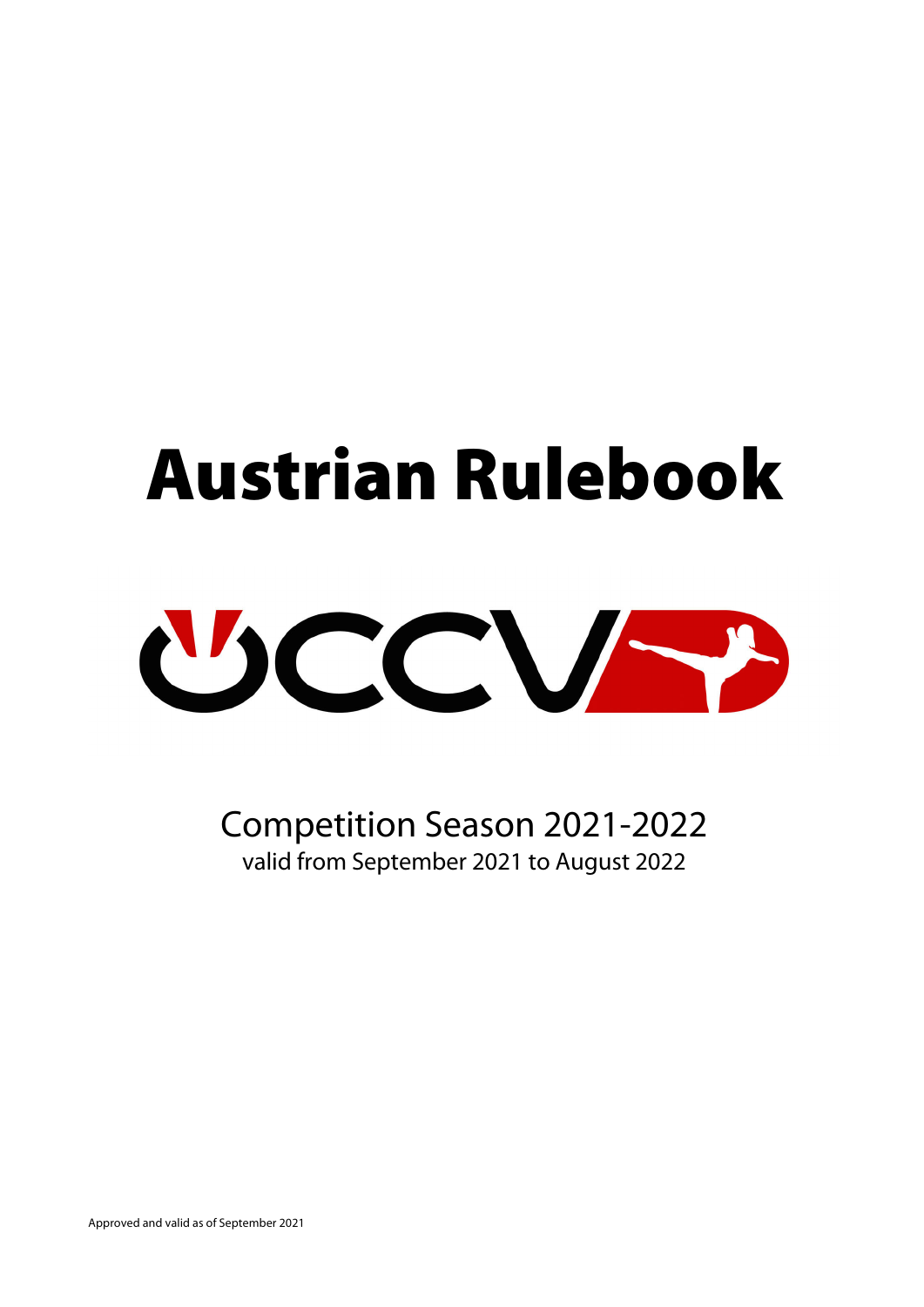

# **Table of Contents**

|                                        | <b>I. General Rules</b>                 | 3  |  |  |
|----------------------------------------|-----------------------------------------|----|--|--|
| 1.                                     |                                         |    |  |  |
| 2.                                     |                                         |    |  |  |
| 3.                                     |                                         |    |  |  |
| А.                                     |                                         |    |  |  |
| В.                                     |                                         |    |  |  |
| C.<br>D.                               |                                         |    |  |  |
| F.                                     |                                         |    |  |  |
| F.                                     |                                         |    |  |  |
| 4.                                     |                                         |    |  |  |
| 5.                                     |                                         |    |  |  |
| 6.                                     |                                         |    |  |  |
| А.                                     |                                         |    |  |  |
| В.<br>C.                               |                                         |    |  |  |
|                                        |                                         |    |  |  |
| 7.                                     |                                         |    |  |  |
| 8.                                     |                                         |    |  |  |
| 9.                                     |                                         |    |  |  |
| 10.                                    |                                         |    |  |  |
| 11.                                    |                                         |    |  |  |
| 12.                                    |                                         |    |  |  |
| 13.                                    |                                         |    |  |  |
| 14.                                    |                                         |    |  |  |
| 15.                                    |                                         |    |  |  |
| А.                                     |                                         |    |  |  |
| В.<br>C.                               |                                         |    |  |  |
| 16.                                    |                                         |    |  |  |
| 17.                                    |                                         |    |  |  |
| 18.                                    |                                         |    |  |  |
|                                        |                                         |    |  |  |
|                                        |                                         |    |  |  |
|                                        |                                         |    |  |  |
|                                        |                                         |    |  |  |
| 23.                                    |                                         |    |  |  |
|                                        |                                         |    |  |  |
|                                        |                                         |    |  |  |
|                                        | <b>II. Cheerleading Divisions</b>       | 13 |  |  |
| 1.                                     |                                         |    |  |  |
|                                        | <b>III. Performance Cheer Divisions</b> | 15 |  |  |
| 1.                                     |                                         |    |  |  |
| <b>IV. Glossary of Terms</b><br>19     |                                         |    |  |  |
|                                        |                                         |    |  |  |
| V. Age Group - Detailed Overview<br>19 |                                         |    |  |  |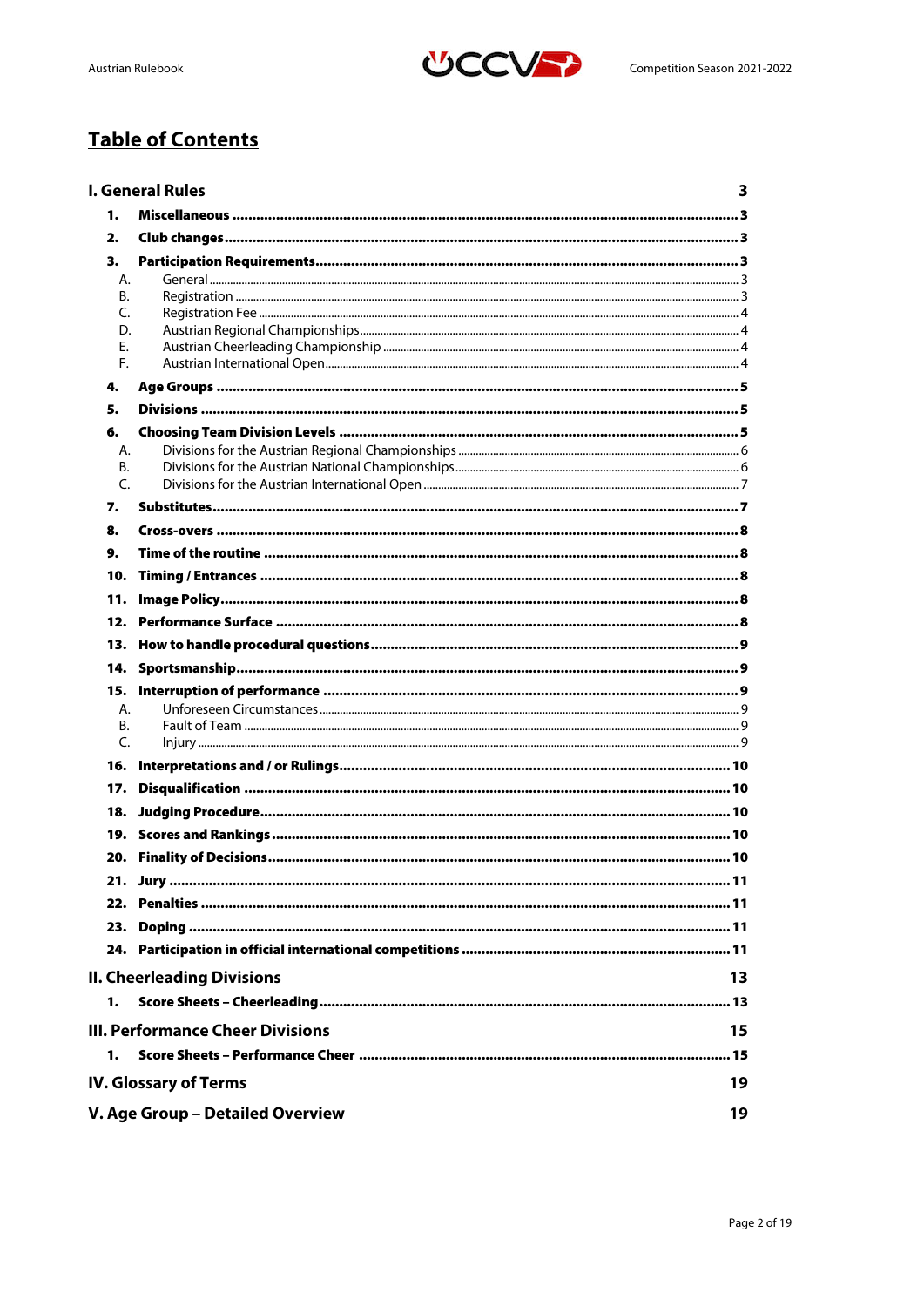

# **I. General Rules**

The following rules, regulations and appendixes apply to competitions and championships held, supported or authorized by the "*Österreichische Cheerleading und Cheer Performance Verband*" (ÖCCV).

As stipulated by the statutes of the ÖCCV, all members of the ÖCCV are obliged to register their competitions or championships with the ÖCCV and the ÖCCV needs to approve the organization of such an event.

#### 1. Miscellaneous

- 1. A club member of the ÖCCV and all its teams, athletes and coaches may be banned from Championships hosted by the ÖCCV if that club has outstanding financial obligations towards the ÖCCV or has taken actions that are considered damaging for the sport of Cheerleading or Performance Cheer. The decision to ban a club and the details of such a ban will be made by the managing board of the ÖCCV on a case-by-case basis.
- 2. A coach may be banned from Championships hosted by the ÖCCV if it has come to the attention of the ÖCCV that the team of that coach has performed skills in public that are not in conformity with the safety rules and level restrictions for the respective age group. The decision to ban a coach and the details of such a ban will be made by the managing board of the ÖCCV on a case-by-case basis.

# 2. Club Changes

- 1. If both clubs affected agree in writing, an athlete may change clubs during any time of the season.
- 2. A change requires that all outstanding financial issues have beeen settled with the club of origin.
- 3. Without the written consent of the club of origin, the change of an athlete from one club member of the ÖCCV to another club is not allowed during the following time period :

- from 01 January until the end of the season, but no later than 15 July.

- 4. If the requirements stated above are not met, the respective athlete(s) may not
	- participate in any of the championships organized or sponsored by the ÖCCV,
	- participate in any international competitions where the qualification takes place at such championships,
	- participate in any open championships in Austria together with a team of another club member of the ÖCCV.
- 5. Clubs are obliged to inform their members of the applicable regulations about club changes in writing. If a club cannot prove that they have informed the respective athlete(s) about these regulations, they have to agree to a change once all outstanding financial issues have beeen settled with the club of origin.
- 6. For the change of an athlete from one club member of the ÖCCV to another club, the club of origin may have the right to be reimbursed by the receiving club (for more information see the "ÖCCV Gebührenordnung"). If applicable, without such payment from the receiving club, which may not be passed forward to the athlete, the club change is not possible.

#### 3. Participation Requirements

#### *A. General*

- 1. All teams have to designate one official contact person throughout the competition.
- 2. All teams have to have at least one certified trainer for all Championships hosted by the ÖCCV (undergoing training or being registered for the waiting list for the next training will exceptionally be considered to meet that requirement). New clubs will be granted a two-year period to fulfill this requirement, starting from the first time competing at one of the Championships hosted by the ÖCCV.
- 3. The order of competing teams will normally be drawn by lot. The order of competition will be communicated no later than one week before the respective competition. That order of competition may not be changed. Exceptions may only be decided upon by the ÖCCV representative.

#### *B. Registration*

- 1. The registration for the championship takes place either online or in writing by sending in the filled out and signed registration forms to the ÖCCV representative. The registration for the championship is binding.
- 2. The deadlines for submitting the registration and number of participating Cheerleaders as well as the list of participants and substitutes (full names) and the list for accompanying persons (external spotters, trainers, mascots and supervisors) will be communicated through the respective competition announcement.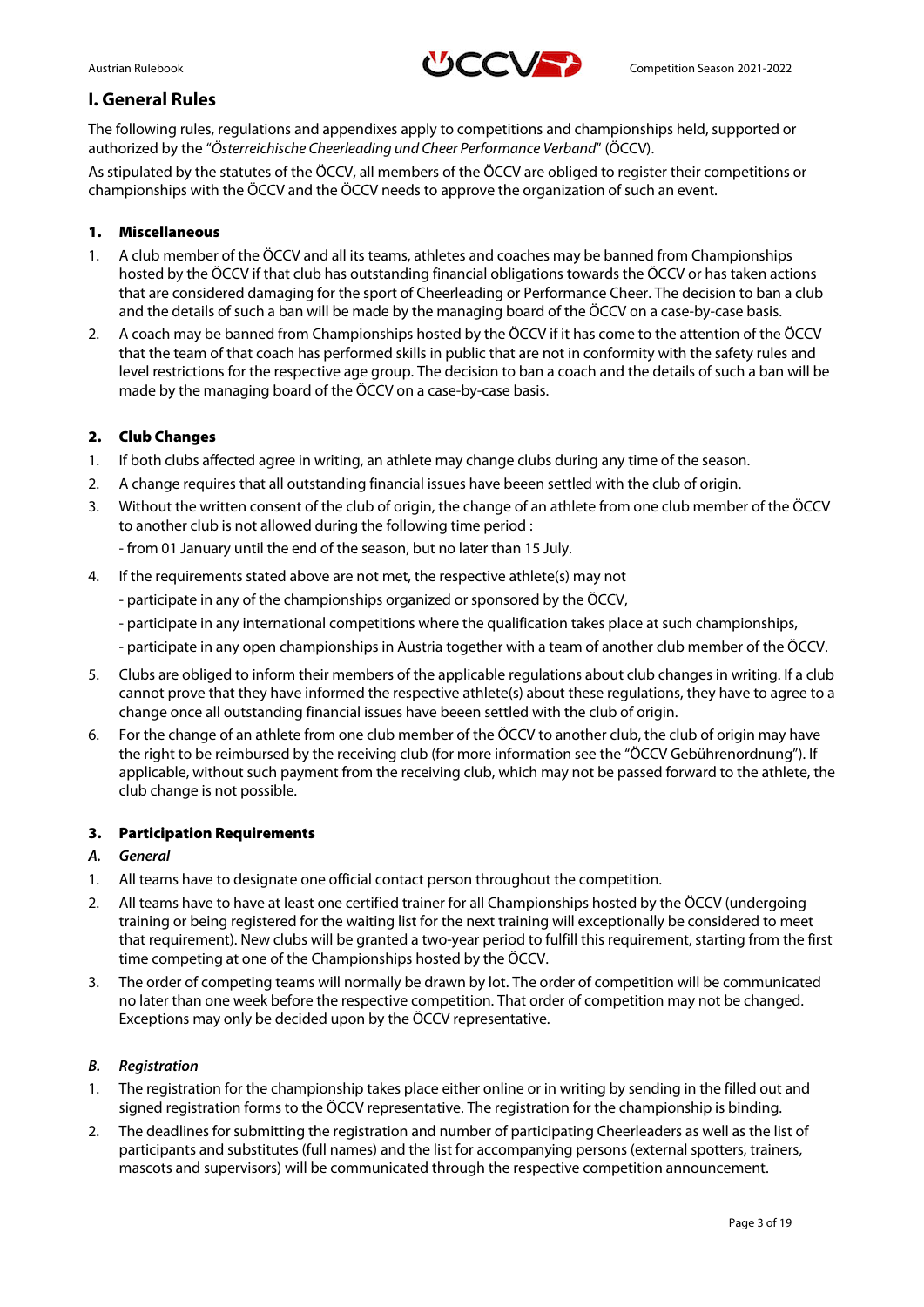

#### *C. Registration Fee*

- 1. By registering for a competion, teams acknowledge that the respective registration fees have to be paid to the ÖCCV or the organizer responsible. If the total amount of registration fees due has not been paid, the ÖCCV or the organizer responsible may ban the team from starting at the competition.
- 2. There is no right for refund of registration fees.

#### *D. Austrian Regional Championships*

- 1. Participation is open to cheerleaders from clubs both members and not members of the ÖCCV.
- 2. Every participant (including substitutes) of a club member of the ÖCCV has to be in the possession of a valid official cheerleading pass of the ÖCCV. Participants from clubs not member of the ÖCCV have to present a valid official photo identification proving age and nationality.
- 3. The managing board of the ÖCCV will determine the number and location of Regional Championships for each competition season.

#### *E. Austrian Cheerleading Championship*

- 1. Only teams from clubs members of the ÖCCV may compete at the Austrian Cheerleading Championship.
- 2. The qualification mode is the following:
	- a) Cheerleading and Performance Cheer teams for all categories and age groups have to compete at one of the Austrian Regional Championships (see above).
	- b) Those teams that have reached at least 65 % of the points possible (deductions considered) for the respective category in the respective qualification competition qualify for the Austrian Cheerleading Championship.
	- c) Wildcard Qualification: Teams that have not reached this 65 % point threshold may compete again at the InternATional Cheer Masters. If they reach at least 60 % of the points possible (deductions considered) at that competition, they also qualify for the Austrian Cheerleading Championship.
	- d) Only one team per club is allowed in each Cheerleading Level division. If a club has more than one team in a specific Level division, the may compete again at the InternATional Cheer Masters in the respective higher Level division to earn a Wildcard Qualification for the Austrian Cheerleading Championship.
	- e) If a club competes with more than one team in a Cheerleading Level division and decides not to use the Wildcard Qualification at the InternATional Cheer Masters (see E.2.d), one team must compete at the InternATional Cheer Masters and the other team at the Austrian Cheerleading Championship.
- 3. Every participant (including substitutes) must have citizenship or permanent residency for at least six (6) months in Austria at the time of the respective Austrian Cheerleading Championship.
- 4. Every participant (including substitutes) has to be in the possession of a valid official cheerleading pass of the ÖCCV.
- 5. Only one person from cheerleading orientated countries (US, Canada, Mexico and Japan) may participate per team. Exception: this person has permanent residency for more than two years in Europe. In the youth categories, three persons from cheerleading orientated countries (US, Canada, Mexico and Japan) may participate.
- 6. Every club member of the ÖCCV is obliged to register one person on the day of the Austrian Cheerleading Championship for the support of the competition, e.g. as volunteer or judge. If a club cannot meet this obligation, it has to pay a penalty fee to the ÖCCV of 300,00 Euros for that competition.
- 7. For reasons of good sportsmanship, it is not allowed to wear costuming that could suggest for a team to represent an official Austrian National Team (e.g. uniforms bearing the lettering "Austria").

#### *F. Other ÖCCV Competitions*

- 1. Participation in other ÖCCV competitions is open to cheerleaders from all clubs.
- 2. Every participant has to be in the possession of a valid photo identification (personal ID, passport or drivers license). This identification has to be shown at the check in.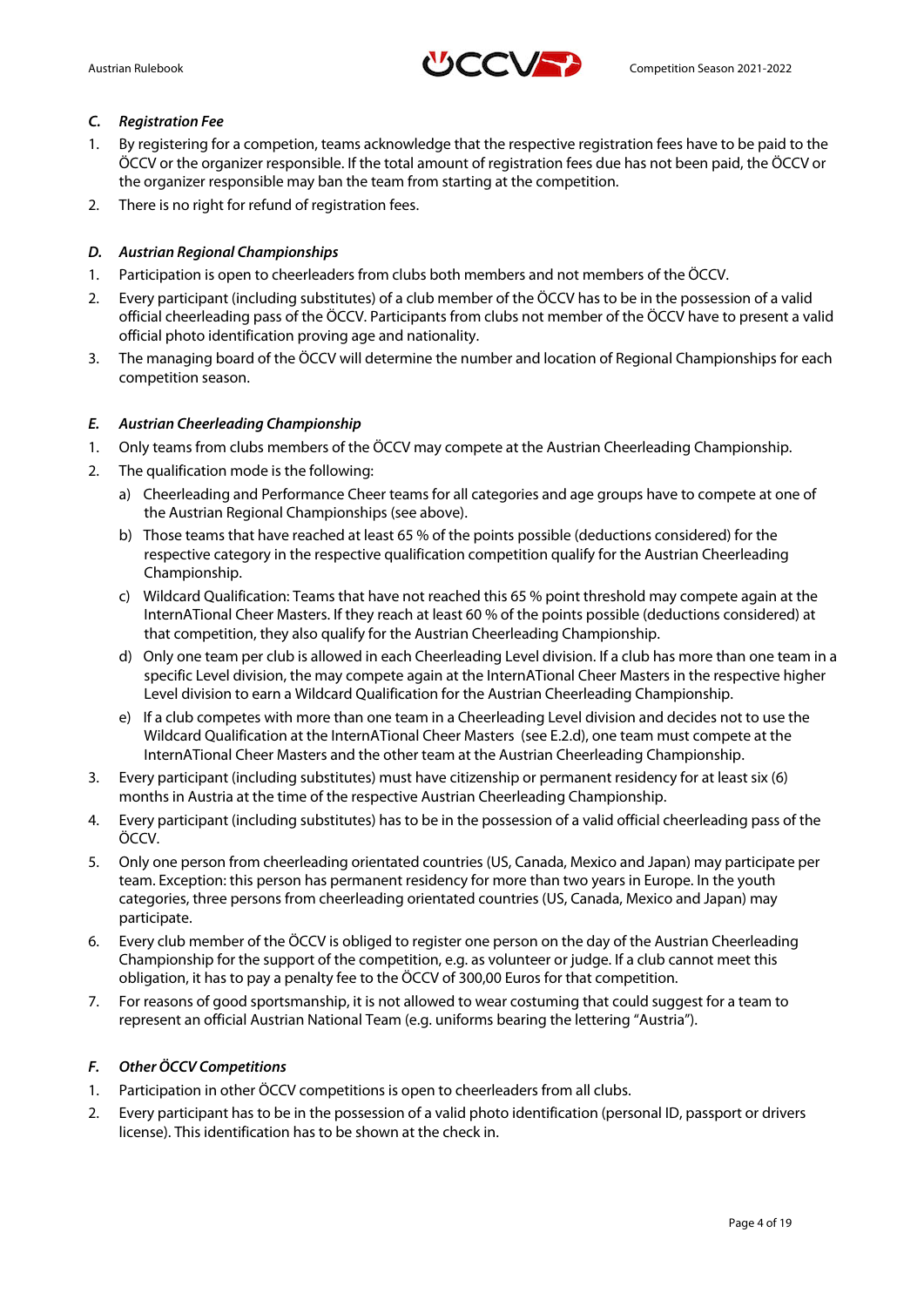

#### 4. Age Groups

The following age groups will be available for the 2021-2022 competition season (until 31.08.2022):

| Age groups for 2020-2021                                     | Age          | <b>Time of birth</b> |
|--------------------------------------------------------------|--------------|----------------------|
| <b>Senior</b>                                                |              |                      |
| <b>Cheerleading Level 6, Group Stunt &amp; Partner Stunt</b> | 15 or older  | 2007 or before       |
| Performance Cheer & Cheerleading Level 5+ & below            | 14 or older  | 2008 or before       |
| <b>Junior</b>                                                |              |                      |
| <b>Performance Cheer</b>                                     | $12$ to $17$ | 2010 to 2006         |
| <b>Cheerleading Level 5</b>                                  | $12$ to $16$ | 2010 to 2006         |
| <b>Cheerleading Level 4 and below</b>                        | $11$ to $16$ | 2011 to 2006         |
| <b>Peewee</b>                                                |              |                      |
| <b>Youth Cheerleading Level 3</b>                            | 9 to 13      | 2013 to 2009         |
| <b>Performance Cheer &amp; Mini Cheerleading Level 2</b>     | 7 to 13      | 2015 to 2009         |
| <b>Tiny</b>                                                  |              |                      |
| <b>Performance Cheer &amp; Cheerleading Level 1</b>          | $5$ to $8$   | 2017 to 2014         |

The age of athlete is considered as the age that athlete will become in the year of the respective competition. Any team proven to be in violation of the age requirements will be automatically disqualified.

A more detailed overview of the age groups can be found at the end of this Rulebook.

#### 5. Divisions

#### **Cheerleading:**

In the age group Tiny, All Girl and Coed teams participate together and teams will receive written feedback from the judges instead of scoring points.

In Coed divisions at least one male athlete must be participating on the team.

In All Girl divisions, no males are allowed (Exception: maximum of one male athlete for Mini and Youth).

Partner stunt couple division must have one male and one female athlete and one spotter.

#### **Performance Cheer:**

Males and females are allowed to participate on the same team.

#### 6. Regulations for Division Levels

- 1. Teams and clubs are generally free to choose which division level they want to compete in within an age group.
- 2. However, if any team wins its respective lower level Division (i.e. Mini Level 2, Junior Level 4 or Senior Level 5) twice within the time span of three years, that specific teams has to advance to the higher level Division (i.e. Peewee Level 3, Junior Level 5 or Senior Level 6) the next year.
- 3. The rule stated above does not apply, if a club member of the ÖCCV already has a team in that respective higher division.
- 4. In acknowledgement that the lower level divisions of each age group are meant as a stepping stone, and in order to highlight the difference in skill level as well as to promote the top divisions, the following points will be implemented at the Austrian National Championships only:
	- a) The results of each age group (Peewee, Junior and Senior) will be combined into a unified ranking list for the results ceremony. In this list, all teams of the higher level division are listed first in the order of their placements and all teams of the lower level divisions will be listed afterwards in the order of their respective placements.
	- b) However, all teams of an age group will continue to receive medals, trophies and certificates according to the placement and rankings of their respective level division.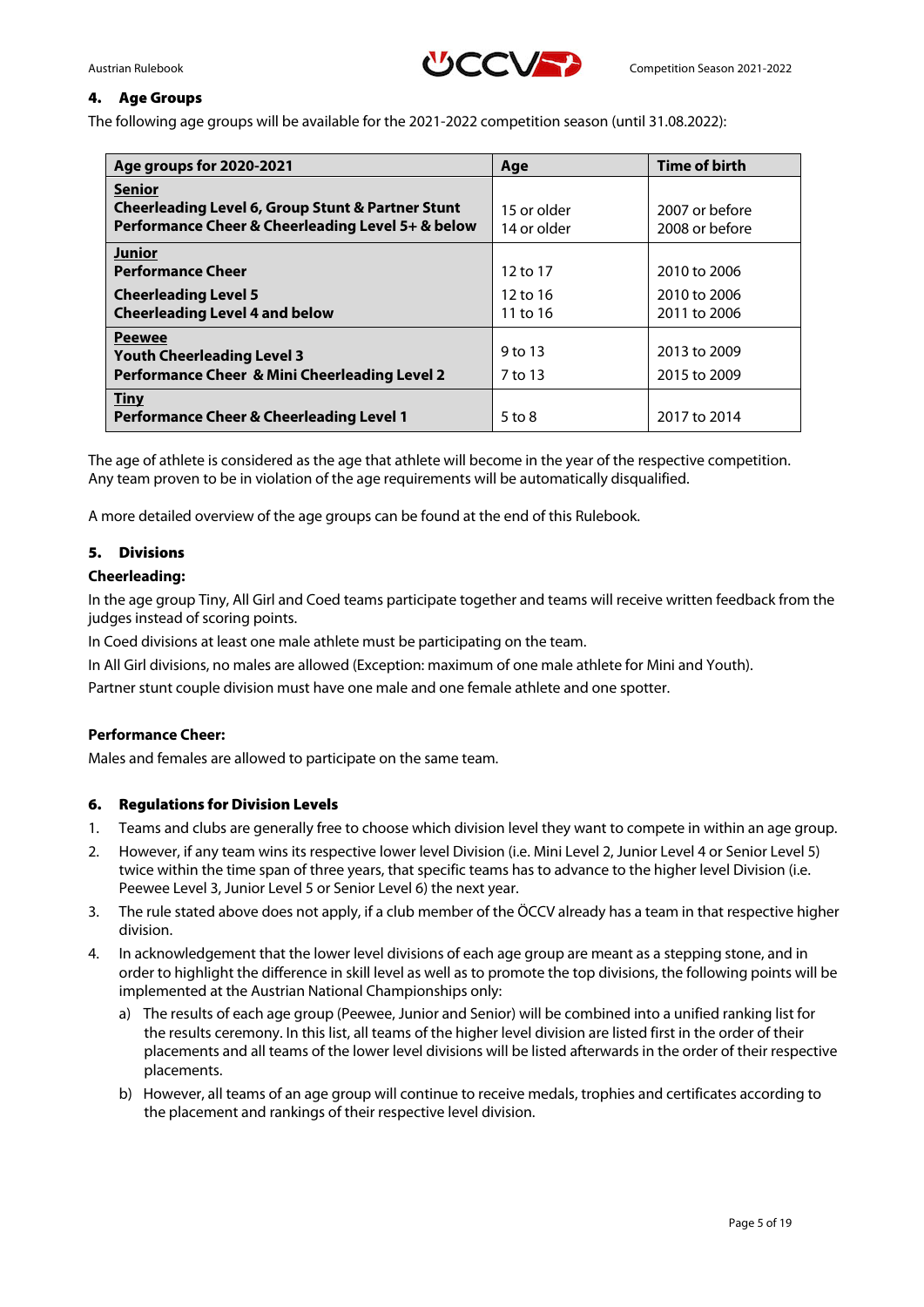

#### *A. Divisions for the Austrian Regional Championships*

The following divisions with number of athletes exist for Cheerleading:

| <b>Division / Age group</b>       | <b>Senior</b> | <b>Junior</b> | <b>Peewee</b> | Tiny     |
|-----------------------------------|---------------|---------------|---------------|----------|
| Team Level 1                      |               |               |               | $8 - 24$ |
| Team All Girl / Coed Level 2      |               |               | $8 - 24$      |          |
| Team All Girl / Coed Level 3      | $8 - 24$      | $8 - 24$      | $8 - 24$      |          |
| Team All Girl / Coed Level 4      |               | $8 - 24$      |               |          |
| Team All Girl / Coed Elite (L5)   | $8 - 24$      | $8 - 24$      |               |          |
| Team All Girl / Coed Elite+ (L5+) | $8 - 24$      |               |               |          |
| Team All Girl / Coed Premier (L6) | $8 - 24$      |               |               |          |
| All Girl Group Stunt              | up to $5$     | up to $5$     |               |          |
| Coed Group Stunt                  | up to $5$     | up to $5$     |               |          |
| <b>Coed Partner Stunt</b>         | 2             | 2             |               |          |

The following divisions with number of athletes exist for Performance Cheer:

| <b>Division / Age group</b>     | <b>Senior</b> | <b>Junior</b> | <b>Peewee</b> | <b>Tiny</b> |
|---------------------------------|---------------|---------------|---------------|-------------|
| Performance Cheer Freestyle Pom | $8 - 24$      | $8 - 24$      | $8 - 24$      | $8 - 24$    |
| Performance Cheer Jazz          | $8 - 24$      | $8 - 24$      |               |             |
| Performance Cheer Hip Hop       | $8 - 24$      | $8 - 24$      | $8 - 24$      |             |
| Doubles Freestyle Pom           |               |               |               |             |
| Doubles Jazz                    |               |               |               |             |
| Doubles Hip Hop                 |               |               |               |             |

#### *B. Divisions for the Austrian National Championships*

The following divisions with number of athletes exist for Cheerleading:

| <b>Division / Age group</b>       | <b>Senior</b> | Junior   | <b>Peewee</b> | Tiny |
|-----------------------------------|---------------|----------|---------------|------|
| Team All Girl / Coed Level 2      |               |          | $8 - 24$      |      |
| Team All Girl / Coed Level 3      |               |          | $8 - 24$      |      |
| Team All Girl / Coed Level 4      |               | $8 - 24$ |               |      |
| Team All Girl / Coed Elite (L5)   | $8 - 24$      | $8 - 24$ |               |      |
| Team All Girl / Coed Elite+ (L5+) | $8 - 24$      |          |               |      |
| Team All Girl / Coed Premier (L6) | $8 - 24$      |          |               |      |

The following divisions with number of athletes exist for Performance Cheer:

| <b>Division / Age group</b>     | <b>Senior</b> | Junior   | <b>Peewee</b> | <b>Tiny</b> |
|---------------------------------|---------------|----------|---------------|-------------|
| Performance Cheer Freestyle Pom | $8 - 24$      | $8 - 24$ | $8 - 24$      |             |
| Performance Cheer Jazz          | $8 - 24$      | $8 - 24$ | $8 - 24$      |             |
| Performance Cheer Hip Hop       | $8 - 24$      | $8 - 24$ | $8 - 24$      |             |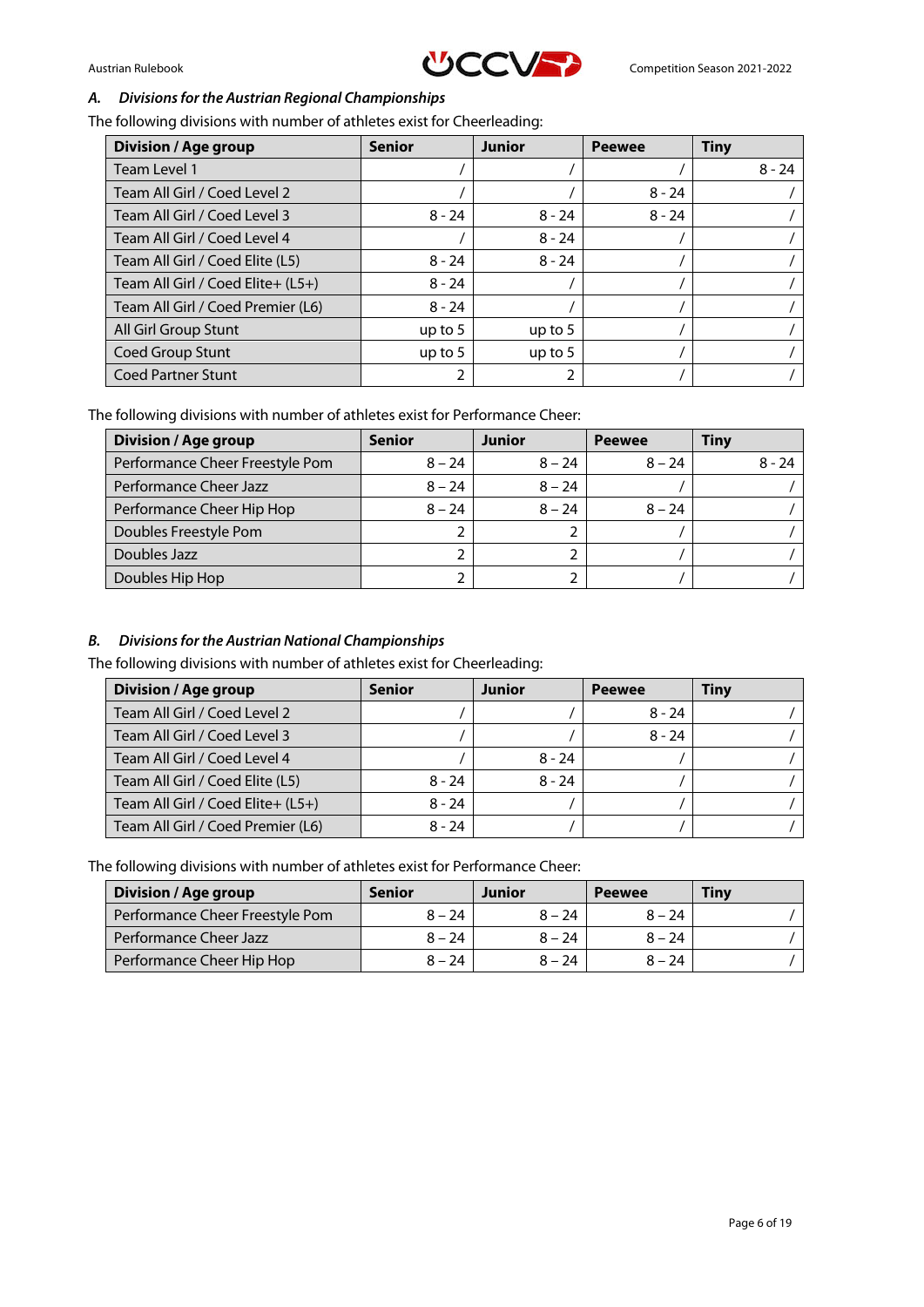

#### *C. Divisions for other ÖCCV competitions*

The following divisions with number of athletes exist for Cheerleading:

| <b>Division / Age group</b>         | <b>Senior</b> | <b>Junior</b> | <b>Peewee</b> | <b>Tiny</b> |
|-------------------------------------|---------------|---------------|---------------|-------------|
| Team Level 1                        |               |               |               | $8 - 24$    |
| Team All Girl / Coed Level 2        |               |               | $8 - 24$      |             |
| Team All Girl / Coed Level 3        | $8 - 24$      | $8 - 24$      | $8 - 24$      |             |
| Team All Girl / Coed Level 4        |               | $8 - 24$      |               |             |
| Team All Girl / Coed Elite (L5)     | $8 - 24$      | $8 - 24$      |               |             |
| Team All Girl / Coed Elite+ (L5+)   | $8 - 24$      |               |               |             |
| Team All Girl / Coed Premier (L6) * | $8 - 24$      |               |               |             |
| All Girl Group Stunt                | up to $5$     | up to $5$     |               |             |
| <b>Coed Group Stunt</b>             | up to $5$     | up to $5$     |               |             |
| <b>Partner Stunt</b>                |               | 2             |               |             |

\* Please note that if you intend to have your score counted for the European Cheer League, you have to fulfill the international criteria for the number of minimum athletes currently set at 16 persons.

| <b>Divisions without age groups</b> | <b>Participants</b> | <b>Minimum Age</b> |
|-------------------------------------|---------------------|--------------------|
| Open Age Large Level 3              | $8 - 24$            | 9 years            |
| Open Age Small Level 2              | $6 - 12$            | 7 years            |
| Beginner Group Stunt Level 2        | up to $5$           | 7 years            |
| ParaCheer Level 2                   | 8 - 24              | 7 years            |

The following divisions with number of athletes exist for Performance Cheer:

| Division / Age group             | <b>Senior</b> | <b>Junior</b> | <b>Peewee</b> | <b>Tiny</b> |
|----------------------------------|---------------|---------------|---------------|-------------|
| Performance Cheer Freestyle Pom* | $8 - 24$      | $8 - 24$      | $8 - 24$      | $8 - 24$    |
| Performance Cheer Jazz *         | $8 - 24$      | $8 - 24$      | $8 - 24$      |             |
| Performance Cheer Hip Hop *      | $8 - 24$      | $8 - 24$      | $8 - 24$      |             |
| Doubles Freestyle Pom            |               |               |               |             |
| Doubles Jazz                     |               |               |               |             |
| Doubles Hip Hop                  |               |               |               |             |

\* Please note that if you intend to have your score counted for the European Cheer League, you have to fulfill the international criteria for the number of minimum athletes currently set at 16 persons.

| <b>Divisions without age groups</b>      | <b>Participants</b> | <b>Minimum Age</b> |
|------------------------------------------|---------------------|--------------------|
| Open Age Performance Cheer Freestlye Pom | $6 - 24$            | 7 years            |
| Open Age Performance Cheer Jazz          | $6 - 24$            | 7 years            |
| Open Age Performance Cheer Hip Hop       | $6 - 24$            | 7 years            |
| ParaCheer Freestyle Pom                  | 8 - 24              | 7 years            |

# 7. Substitutes

| Team divisions:         | up to 5 substitutes per team.                                                   |
|-------------------------|---------------------------------------------------------------------------------|
| Group Stunt divisions:  | up to 2 substitutes per team.                                                   |
| Partner Stunt division: | up to 2 substitutes per couple                                                  |
|                         | (if 2 substitutes are registered then one must be male and one female athlete). |
| Doubles divisions:      | one substitute per team.                                                        |
|                         |                                                                                 |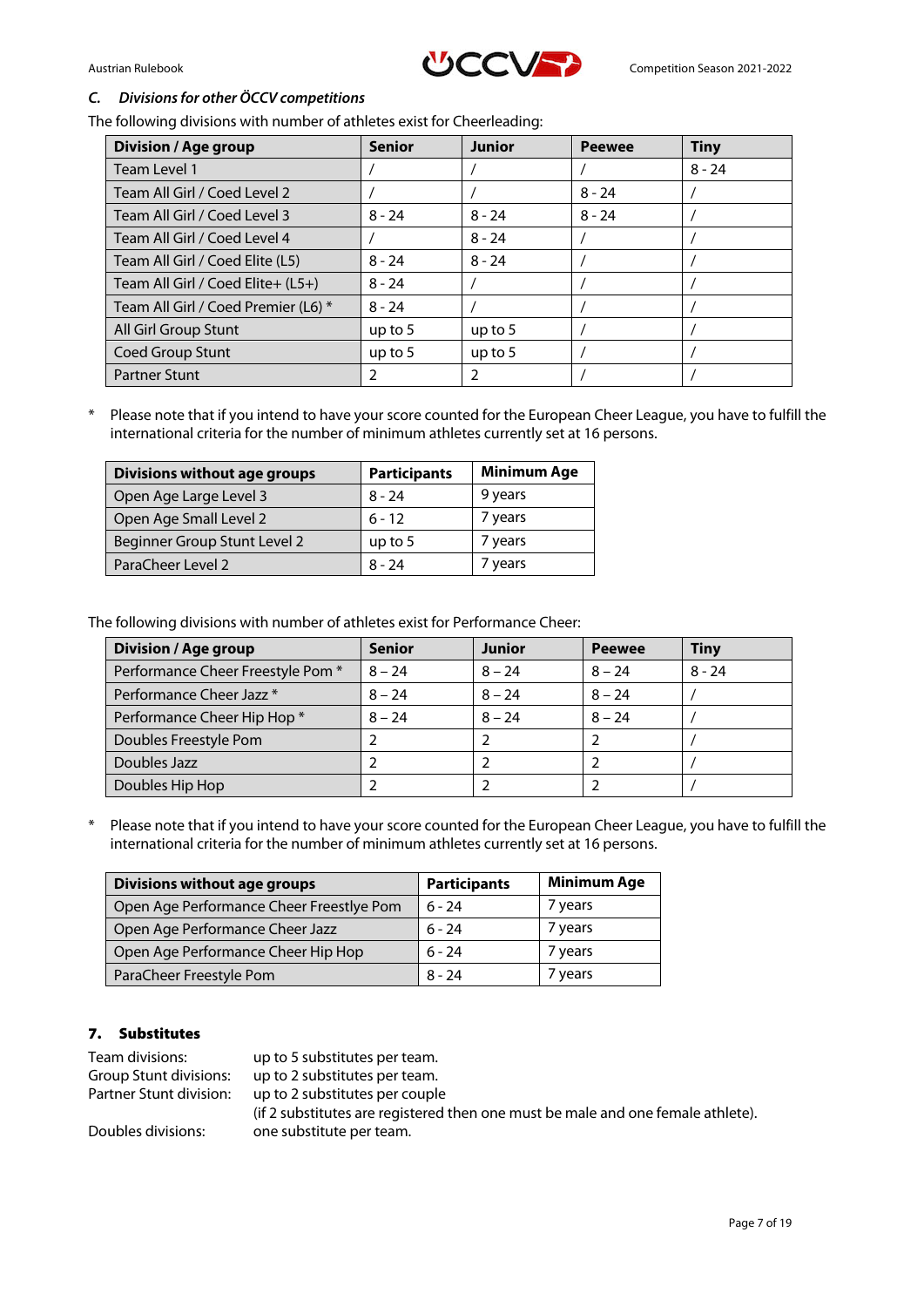

#### 8. Cross-overs

Each athlete may only compete in one team in the specific division. Cross-overs to other divisions are allowed. Each athlete may only compete in one age group. Cross-overs to other age group are not allowed.

#### 9. Time of the routine

- A. Team Cheerleading:
	- 1. Cheer portion: can be placed in the beginning or middle of routine. Time minimum requirement of thirty seconds (0:30).
	- 2. Maximum time between Cheer and Music portion: twenty seconds (0:20).
	- 2. Music portion: Maximum two minutes, fifteen seconds (2:15).
- B. Group Stunt / Partner Stunt: Maximum one minute (1:00).
- C. Performance Cheer Team: Maximum two minutes, fifteen seconds (2:15).
- D. Performance Cheer Doubles: Maximum one minute, thirty seconds (1:30).

#### 10. Timing / Entrances

- 1. Timing of each portion will begin with the first choreographed movement or note of the music and end with the last choreographed movement or note of music whichever comes last.
- 2. If a team exceeds the maximum time limit of the Music portion or the time between Cheer and Music portion or if a team falls short of the minimum time limit of the Cheer portion, a penalty will be assessed for each violation. One (1) point deduction for 5-10 seconds and three (3) point deduction for 11 seconds and over per judge (see also point 14. Deductions).
- 3. Because penalties are severe, it is recommended that all teams time their performance several times prior to competition and leave several seconds cushion to allow for variations in sound equipment.
- 4. Each team must have a coach/representative to play their music. This person is responsible for bringing the music to the music table and pushing "play" and "stop" for the team.
- 5. All music must be on a CD. ECU recommends that you also bring mp3 type music file in case the sound systems has trouble reading your CD.
- 6. In order to keep the competition running on time, teams must enter the performance floor as quickly as possible. Teams will have limited time to enter the floor and start their routine. Elaborate choreographed entrances will not be allowed.

#### 11. Image Policy

- 1. All choreography, uniforms, makeup and/or music should be age appropriate and acceptable for family viewing. Suggestive, offensive, or vulgar choreography, uniforms, makeup and/or music are inappropriate for family audiences and therefore lack audience appeal. Vulgar or suggestive material is defined as any movement or choreography implying something improper or indecent, appearing offensive or sexual in content, and/or relaying lewd or profane gestures or implications. Inappropriate choreography, uniforms, makeup and/or music may affect the judges' overall impression and/or score of the routine. Judges reserve the right to assess warnings and/or deductions when a team's choreography, uniform, make up, bows etc. do not meet the standards of 'appropriate'.
- 2. All uniform pieces should adequately cover an athlete and must be secured to eliminate any possible wardrobe malfunction. When a skirt is worn as part of the uniform, briefs under the skirt are required. The skirt must fully cover the hips. The skirt must completely cover the briefs.
- 3. Uniform tops may not include an exposed midriff (crop top) except when worn by athletes competing in Senior divisions. Uniform tops must be secured by straps or material over at least one shoulder or around the neck.

## 12. Performance Surface

- 1. Performance Cheer: Marley dance floor or a wooden parquet floor surface. Minimum surface area of 12 meters x 12 meters.
- 2. Cheerleading: No spring floor, standard foam mat surface. Minimum Surface area of 12 meters x 12 meters.
- 3. Teams may line up anywhere inside the competition area.
- 4. No penalty for stepping outside the area.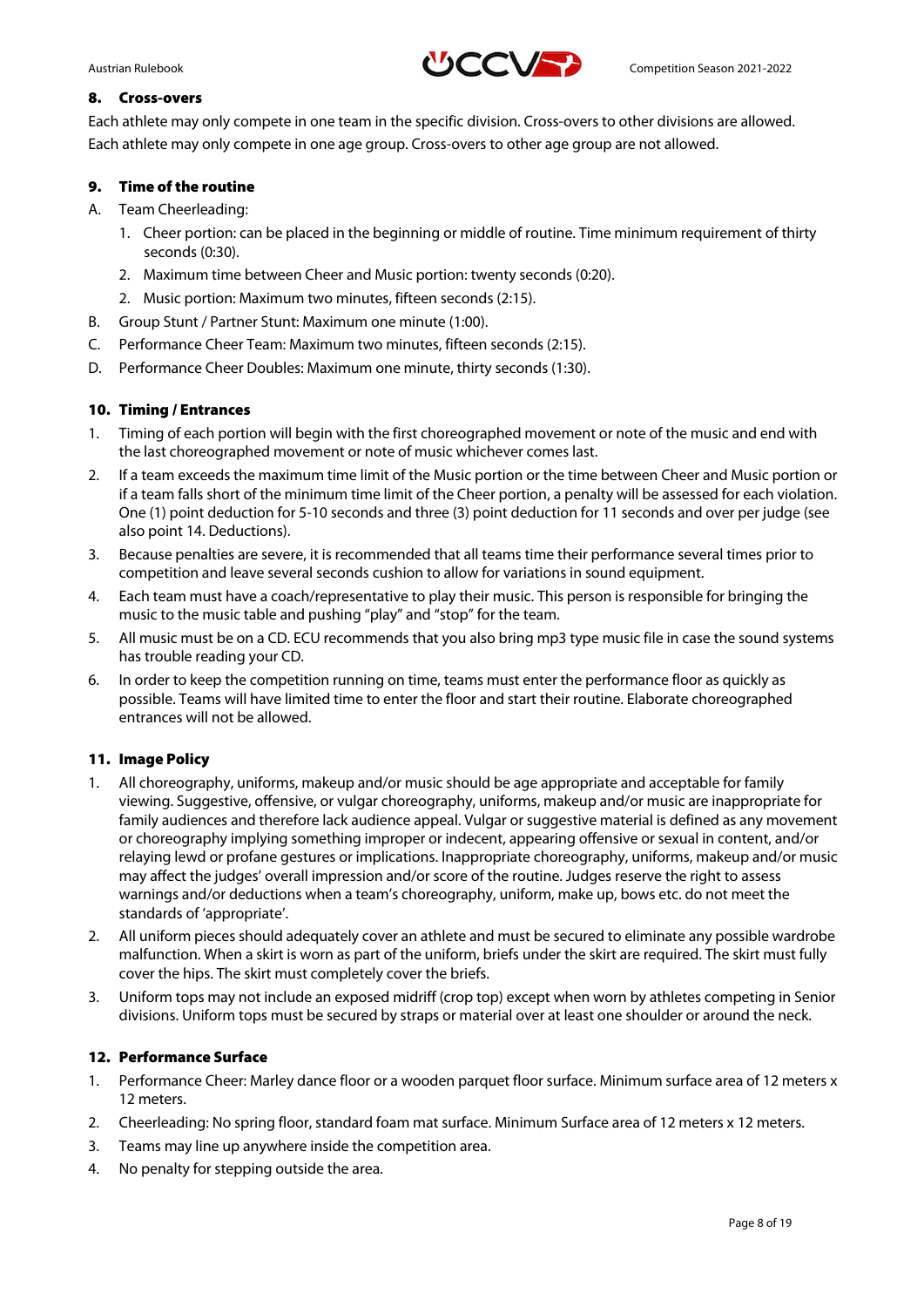

#### 13. How to handle procedural questions

- 1. Rules & Procedure Any questions concerning the rules or procedures of the competition will be handled exclusively by the advisor / coach of the team and will be directed to the Competition Director. Such questions should be made prior to the team's competition performance.
- 2. Performance Any questions concerning the team's performance should be made to the Competition Director immediately after the team's performance and/or following the outcome of the competition.

#### 14. Sportsmanship

All participants agree to conduct themselves in a manner displaying good sportsmanship throughout the competition with positive presentation upon entry and exit from the performance area as well as throughout the routine. The advisor and coach of each team is responsible for seeing that team members, coaches, parents and other persons affiliated with the team conduct themselves accordingly throughout the entire event. Severe cases of unsportsmanlike conduct are grounds for disqualification.

#### 15. Interruption of performance

#### *A. Unforeseen Circumstances*

- 1. If, in the opinion of the competition officials, a team's routine is interrupted because of failure of the competition equipment, facilities, or other factors attributable to the competition rather than the team, the team affected should stop the routine.
- 2. The team will perform the routine again in its entirety, but will be evaluated only from the point where the interruption occurred. The degree and effect of the interruption will be determined by the competition officials.
- 3. If a team needs to re-perform a routine but fails to do the routine in its entirety, then this team will receive a score based on the lower level performance.

#### *B. Fault of Team*

- 1. In the event a team's routine is interrupted because of failure of the team's own equipment, the team must either continue the routine or withdraw from the competition.
- 2. The competition officials will determine if the team will be allowed to perform at a later time. If decided by officials, the team will perform the routine again in its entirety, but will be evaluated only from the point where the interruption occurred.
- 3. If a team needs to re-perform a routine but fails to do the routine in its entirety, then this team will receive a score based on the lower level performance.

#### *C. Injury*

- 1. The only persons that may stop a routine for injury are:
	- a) competition officials,
	- b) the advisor / coach from the team performing, or
	- c) an injured individual.
- 2. The competition officials will determine if the team will be allowed to perform at a later time. If the competition officials allow a routine to be performed at a later time, the spot in the schedule where the re-performance is to take place is at the sole discretion of competition officials. The team may perform the routine again in its entirety, but will be evaluated ONLY from the point where the interruption occurred.
- 3. If a team needs to re-perform a routine but fails to do the routine in its entirety, then this team will receive a score based on the lower level performance.
- 4. The injured participant that wishes to perform may not return to the competition floor unless:
	- a) The competition officials receive clearance from, first, the medical personnel attending to that participant, the parent (if present) AND THEN the head coach/advisor of the competing team.
	- b) If the medical personnel do not clear the participant, the participant can only return to the competition if a parent or legal guardian in attendance signs a return to participation waiver.
	- c) In the event of a suspected concussion, the participant cannot return to perform without clearance from a medical professional that has training related to head injuries, and waiting 24 hours, even with a waiver from a parent or legal guardian.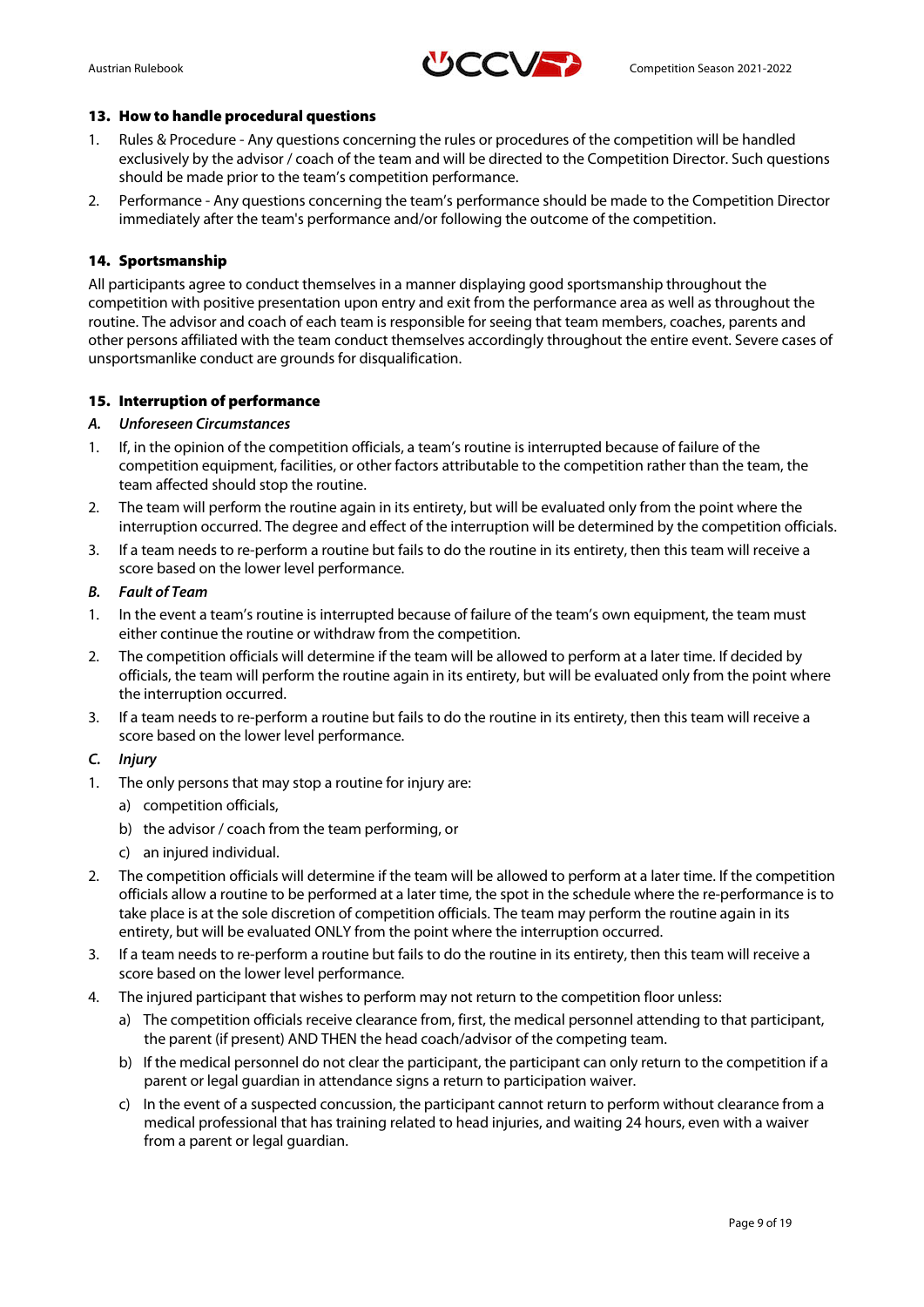

d) In addition to the head injury policy, the ÖCCV encourages to be familiar with the specific policies and regulations where the competition is being held.

#### 16. Interpretations and / or Rulings

Any interpretation of any aspect of these Rules and Regulations or any decision involving any other aspect of the competition will be rendered by the Competition Rules Committee. The committee will render a judgment in an effort to ensure that the competition proceeds in a manner consistent with the general spirit and goals of the competition. If the interpretation needs to be made during an ongoing competition, it is made together by those committee members present and holding a function in the jury of the respective competition and the Head Judge.

#### 17. Disqualification

Any team that does not adhere to the terms and procedures of these "Rules and Regulations" will be subject to disqualification from the competition, will automatically forfeit any right to any prizes or awards presented by the competition, and may also forfeit the opportunity to participate the following year.

The following behaviour may, in any case, lead to disqualification:

- Assaults or insults to the judges, officials, participants, visitors;
- Competing of a non-registered person;
- Violation of the anti-doping-decree;
- Violation of age requirements;
- Unsportsmanlike conduct.

#### 18. Judging Procedure

- 1. As the teams perform, a panel of judges will score the teams using a 100 point system. If the panel consists of five or more judges, the highest score and the lowest score given for each team will be dropped and the remaining judges' scores will be added to determine the overall team score. For easier comparision, this final score will then be divided by the number of judges whose scores have not been dropped.
- 2. For the Austrian Cheerleading Championship, the team who receives the highest overall score from the jury in a category wins. In the event of a tie of two or more teams, all teams take the same place. The respective number of following places will remain unfilled. In the event of a tie for the first place, the high and low score will be added back into the total score. If the tie remains, the ranking points from each judge will be used to break the tie.
- 3. For the Austrian Regional Championships and the Austrian International Open (AIO), the team who receives the highest overall score from the jury in a category wins. In the event of a tie of two or more teams, all teams take the same place. The respective number of following places will remain unfilled.
- 4. If only one team competes in a category, this team will be judged, but will not receive a place in the official ranking.

#### 19. Scores and Rankings

- 1. Individual score sheets are for the exclusive use of each particular judge. Each judge has the responsibility and authority to review and submit his or her final scores and rankings prior to the final tally of the scores for all teams.
- 2. Scores and rankings will be available only to coaches or captains at the conclusion of the competition. No scores or rankings will be given over the telephone.
- 3. After each round of competition, teams will receive the judges' score sheets as well as their score and the top score in the group. In addition, teams will receive a ranking sheet with the names and scores of the teams' final placement.

#### 20. Finality of Decisions

By participating in this championship, each team agrees that judges' decisions are final and will not be subject for review. Each team acknowledges the necessity for the judges to make prompt and fair decisions in this competition and each team therefore expressly waives any legal, equitable, administrative or procedural review of such decisions.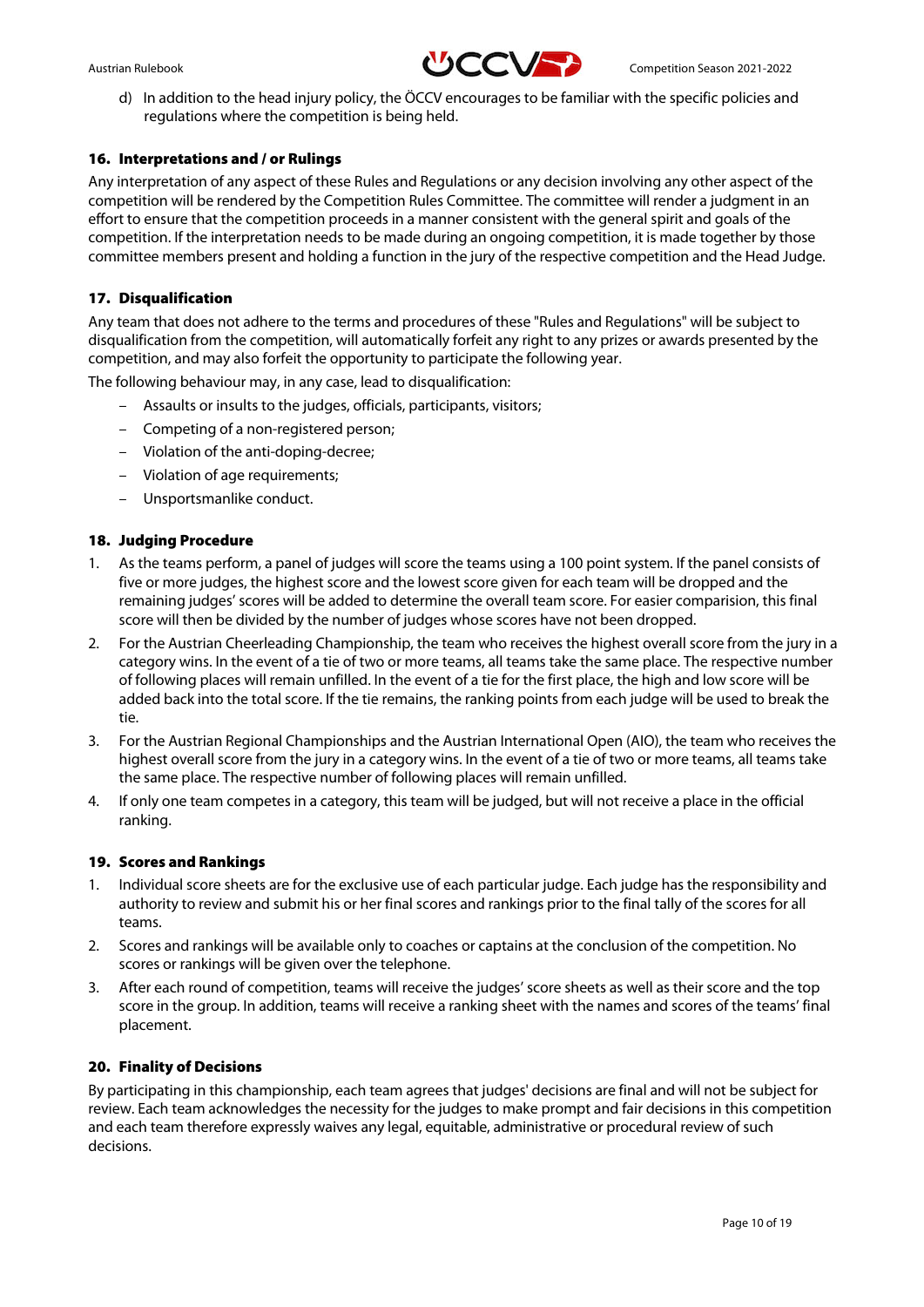

#### 21. Jury

- 1. The judging panels generally consist of a minimum of three (3) scoring judges (who will give points for the routines), and at least one (1) safety judge.
- 2. The judging panels of the Austrian Cheerleading Championship consist of a minimum of five (5) scoring judges (who will give points for the routines), and at least one (1) safety judge (who will take time for the routines and take note of possible violations of the rules).
- 3. The choice of judges is made by the responsible representative of the ÖCCV.
- 4. All judges participate in a judges meeting prior to the competition, where the head judge is being designated. Jury protocols are being made showing the numbers of the judges, decisions made and so on. The deductions are marked by the head judge and will be deducted from the overall sum. A list of all places and rankings will be made for the jury protocol, the moderator and the ÖCCV.
- 5. The jury stays in a separate area, not open to the participants and coaches. For the award ceremony, the head judge has to be available for possible questions.

#### 22. Penalties

- 1. In the case of rule violations the following deductions from the overall sum will be made:
	- In cases of illegal elements (Stunts, Tumbling, Toss, Pyramids, Props, etc.) a deduction of five (5) points per element is applied. The illegal element itself is taken out of the judging process.
	- In case of a missing spotter a deduction of five (5) points per missing spotter is applied.
	- In cases of drops from Stunts, Tumbling, Tosses or Pyramids a deduction of three (3) points per element is applied.
	- If a team exceeds the time limit for a routine, a penalty of one (1) points will be applied for 5-10 seconds and a penalty of three (3) points for 11 seconds and over.
	- In case of any other violation of the safety guidelines five (5) points are deducted per violation.
- 2. Violation of a specific rule in more instances at the same time (ripples included) will be considered as just one violation of that specific rule.
- 3. If a team has an objection to a specific deduction, it is possible to bring forward evidence to this end only within 10 minutes of the announcement of the deduction to the respective coach at the competition. After this time has passed, objections are not possible anymore.

#### 23. Doping

- 1. Doping is not allowed in accordance with the rules of the "Bundessportorganisation" (BSO). Further information can be found on the website www.nada.at. Controls by the World Anti-Doping Agency (WADA) can occur any time unannounced. In the case of a positive doping test the affected person will be banned from national and international competitions.
- 2. When applying for an ÖCCV official cheerleader pass (only needed for the Austrian Cheerleading Championship), a specific form has to be filled out by the responsible doctor, if medication on the doping list has to be taken. This form may be downloaded on the website www.afboe.at or be retained from the respective ÖCCV representative.

#### 24. Participation in official international competitions

- 1. The ÖCCV reserves the right to decide to send national teams to the European Cheerleading Championship (ECU) and the World Cheerleading Championship (ICU).
- 2. The team names "Team Austria" or "National Team" or any variations thereof are reserved for the national teams sent by the ÖCCV.
- 3. Clubs not member of the ÖCCV may not participate in official international competitions of the ECU or ICU.
- 4. For official international competitions designed for club teams, the following principles apply:
	- a) Only teams that have reached at least 75 % of the points possible for the respective category in the respective qualification competition, designated by the ÖCCV Board at the beginning of each season, may qualify for official international competitions.
	- b) For the European Cheerleading Championship (ECU), the first and second team of the respective qualification competition qualifies for the respective Cheerleading and Performance Cheer categories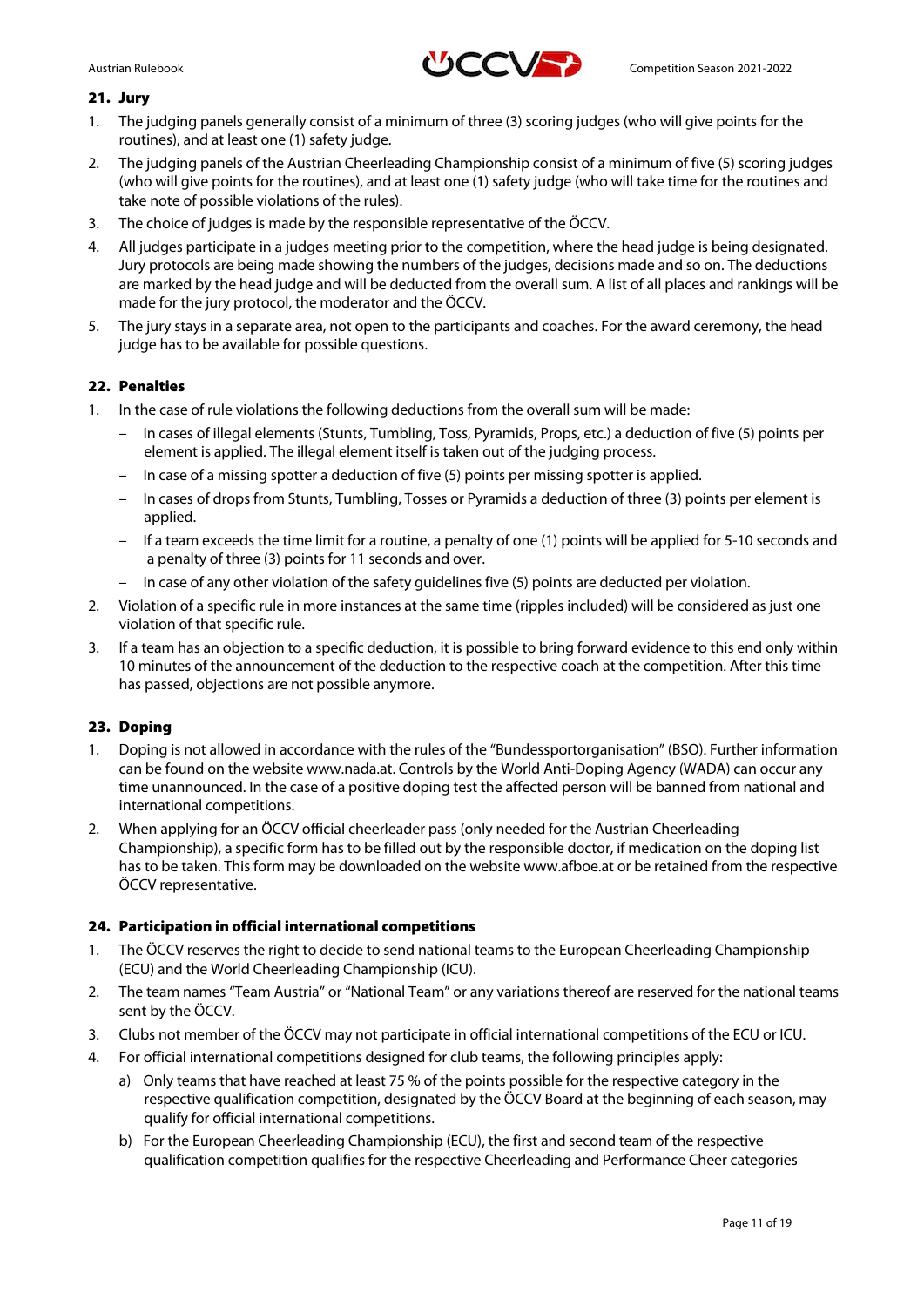

(please note that a qualification for the ECU in the Senior Cheerleading team divisions is only possible for Level 6 / Premier and in the Junior Cheerleading team divsions for Level 5 / Elite). If the first and / or second team does not participate, the teams following in the ranking may participate.

- c) A team may only compete at the European Cheerleading Championships if they also participate(d) in the Austrian Cheerleading Regional and National Championships in the respective category.
- d) In any case, the final clearance for official international competitions is made by the ÖCCV in consultation with the responsible representatives.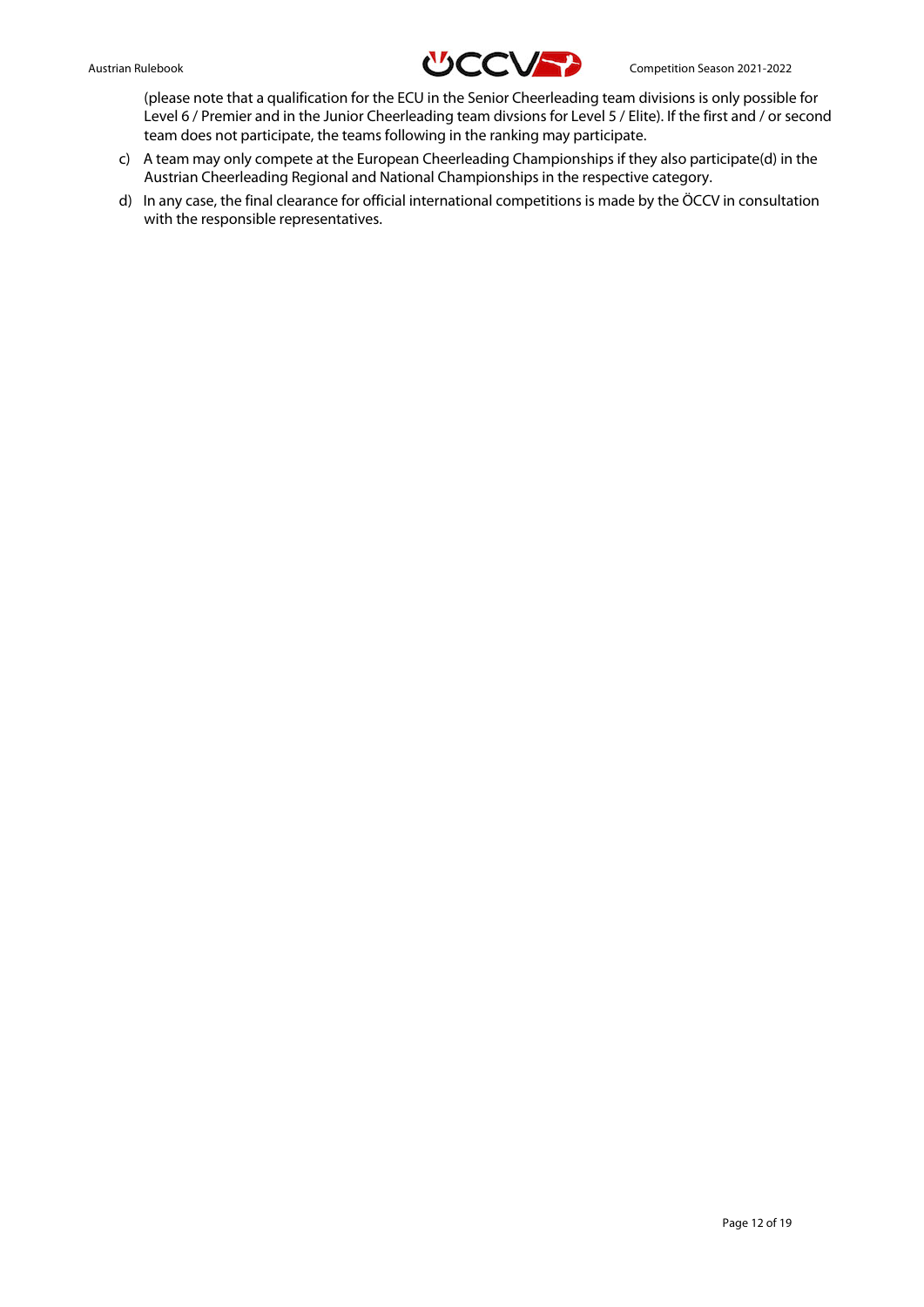

# **II. Cheerleading Divisions**

For the 2021-2022 competition season, the Safety Rules of the ECU (2020 version) will be applied. They can be found at:

https://www.cheerunion.eu/wp-content/uploads/2019/12/2020\_ECU\_competition\_rulebook-1.pdf

#### 1. Score Sheets – Cheerleading

Distribution of points in Team divisions for Levels 1, 2 and 3:

| <b>Judging Criteria</b>                     | <b>Description</b>                                                                                                                                                      | <b>Points</b> |
|---------------------------------------------|-------------------------------------------------------------------------------------------------------------------------------------------------------------------------|---------------|
| <b>Cheer Criteria</b>                       | Crowd leading ability/ability to lead the crowd for teams Nation,<br>use of signs, poms, or megaphone, practical use of<br>Stunts/pyramids to lead the crowd, execution | 10            |
| Motions & Sharpness                         | Correct placement of Motions, Strength of Movement                                                                                                                      | 10            |
| <b>Partner Stunts</b>                       | Execution of skills, Difficulty (Level of skill, Number of bases,<br>Number of Stunt Groups), Synchronization, Variety                                                  | 25            |
| Pyramids                                    | Difficulty, Transitions Moving into or Dismounting out of Skills,<br><b>Execution, Timing, Creativity</b>                                                               | 25            |
| Tumbling                                    | Group tumbling, Execution of skills, Difficulty, Proper Technique,<br>Synchronization                                                                                   | 10            |
| Jumps                                       | Difficulty, Variety, Execution                                                                                                                                          | 5             |
| Flow of the Routine /<br><b>Transitions</b> | Execution of routine components: flow, pace, timing of skills,<br>transitions                                                                                           | 5             |
| Dance                                       | Choreography, Difficulty, Creativity                                                                                                                                    | 5             |
| Overall Presentation,<br>Crowd Appeal       | Overall presentation, showmanship, crowd effect                                                                                                                         | 5             |
| TOTAL                                       |                                                                                                                                                                         | 100           |

Distribution of points in Team divisions for Level 4, Level 5 (Elite) and Level 6 (Premier):

| <b>Judging Criteria</b>                       | <b>Description</b>                                                                                                                                                      | <b>Points</b> |
|-----------------------------------------------|-------------------------------------------------------------------------------------------------------------------------------------------------------------------------|---------------|
| Cheer Criteria                                | Crowd leading ability/ability to lead the crowd for teams Nation,<br>use of signs, poms, or megaphone, practical use of<br>Stunts/pyramids to lead the crowd, execution | 10            |
| <b>Partner Stunts</b>                         | Execution of skills, Difficulty (Level of skill, Number of bases,<br>Number of Stunt Groups), Synchronization, Variety                                                  | 25            |
| Pyramids                                      | Difficulty, Transitions Moving into or Dismounting out of Skills,<br><b>Execution, Timing, Creativity</b>                                                               | 25            |
| <b>Basket Tosses</b>                          | Execution of skills, Height, Synchronization (When Applicable),<br>Difficulty, Variety                                                                                  | 15            |
| Tumbling<br>(Jumps)                           | Group tumbling, Execution of skills (jumps in All Girl Divisions),<br>Difficulty, Proper Technique, Synchronization                                                     | 10            |
| Flow of the Routine /<br><b>Transitions</b>   | Execution of routine components: flow, pace, timing of skills,<br>transitions                                                                                           | 5             |
| Overall Presentation,<br>Crowd Appeal (Dance) | Overall presentation, showmanship, (dance in All Girl Divisions),<br>crowd effect                                                                                       | 10            |
| <b>TOTAL</b>                                  |                                                                                                                                                                         | 100           |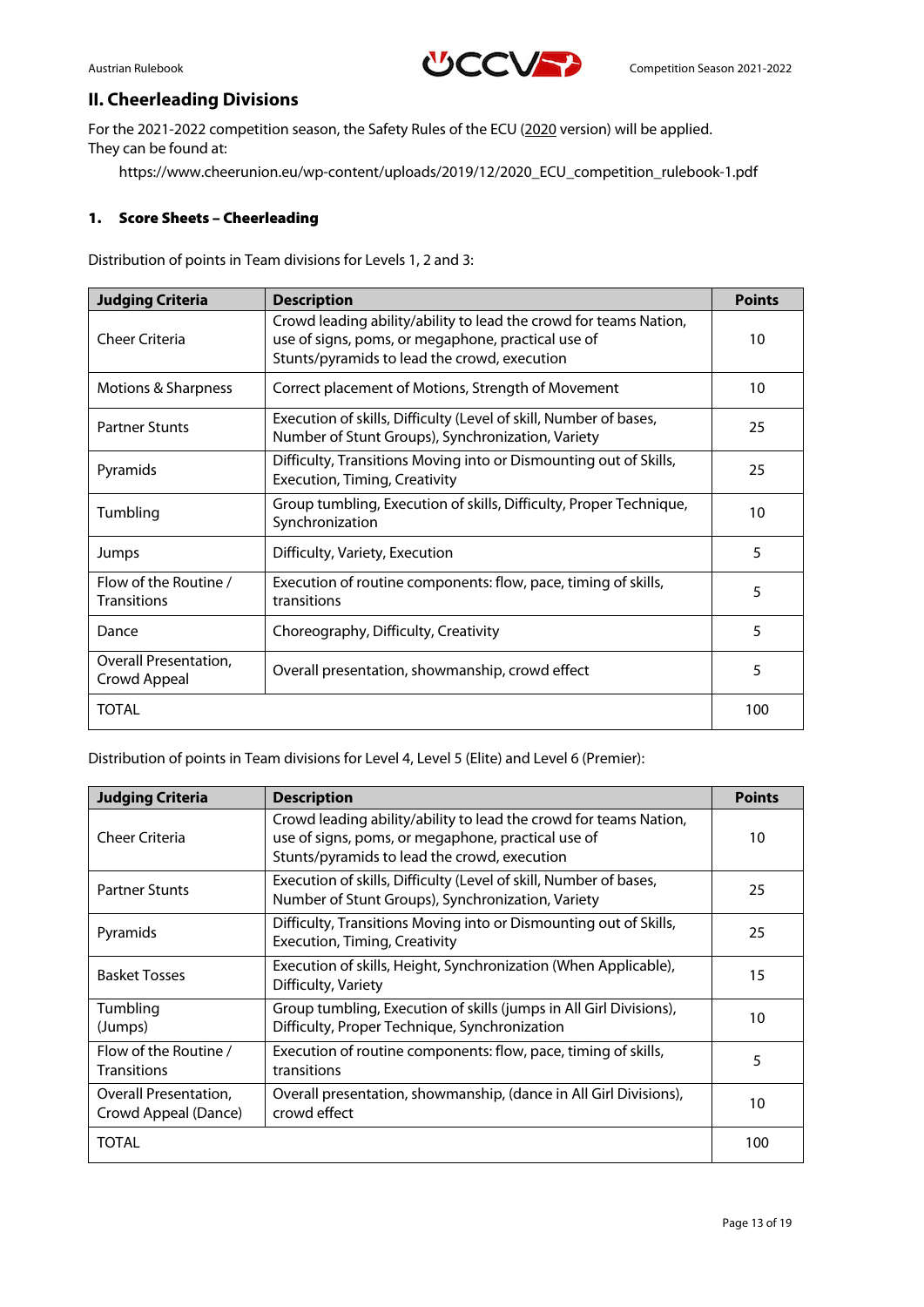



Distribution of points in Group Stunt and Partner Stunts divisions:

| <b>Judging Criteria</b>                                                                 |                     | <b>Description</b>                                                                                                                                                                                                                          | <b>Points</b> |
|-----------------------------------------------------------------------------------------|---------------------|---------------------------------------------------------------------------------------------------------------------------------------------------------------------------------------------------------------------------------------------|---------------|
| Execution of<br>Technique<br><b>Difficulty</b><br><b>Stunts und Tosses</b><br>of Stunts |                     | Execution of proper technique to perform<br>stunts, making the stunts appear to be easy.                                                                                                                                                    | 30            |
|                                                                                         |                     | Difficulty, and the ability to perform stunts in<br>the routine. Also includes not setting out of<br>the stunts, continual transitions, one arm<br>stunts, toss stunts, etc. (Difficulty based on<br>progressions)                          | 25            |
|                                                                                         | Form and Appearance | This includes not moving on stunts, arms<br>straight, flexibility of stunts in good position,<br>straight line with base and top, comfortable<br>facial expressions, etc.                                                                   | 20            |
| Overall<br>Performance                                                                  | <b>Transitions</b>  | Pace of transitions, visual effect and<br>creativity of the transitions, matching<br>specific points in music, difficulty and<br>technique maintained during transitions.<br>There should be as few 'breaks' in the<br>routine as possible. | 15            |
|                                                                                         | Showmanship         | Excitement level of routine, routine is<br>choreographed to music, and stunts hit to<br>beats of music, creative stunts and/or<br>visuals, quick pace, facials, and energy.                                                                 | 10            |
| TOTAL                                                                                   |                     |                                                                                                                                                                                                                                             | 100           |

Distribution of points in the Open Age divisions:

| <b>Judging Criteria</b>                     | <b>Description</b>                                                                                                                                                      | <b>Points</b> |
|---------------------------------------------|-------------------------------------------------------------------------------------------------------------------------------------------------------------------------|---------------|
| <b>Cheer Criteria</b>                       | Crowd leading ability/ability to lead the crowd for teams Nation,<br>use of signs, poms, or megaphone, practical use of<br>Stunts/pyramids to lead the crowd, execution | 10            |
| Motions & Sharpness                         | Correct placement of Motions, Strength of Movement                                                                                                                      | 10            |
| <b>Partner Stunts</b>                       | Execution of skills, Synchronization, Variety                                                                                                                           | 15            |
|                                             | Difficulty (Level of skill, Number of bases, Number of Stunt Groups)                                                                                                    | 10            |
| Pyramids                                    | Execution Transitions Moving into or Dismounting out of Skills,<br>Timing, Creativity                                                                                   | 15            |
|                                             | <b>Difficulty</b>                                                                                                                                                       | 10            |
| Tumbling                                    | Group tumbling, Execution of skills, Difficulty, Proper Technique,<br>Synchronization                                                                                   | 10            |
| Jumps                                       | Execution, Variety, Difficulty                                                                                                                                          | 5             |
| Flow of the Routine /<br><b>Transitions</b> | Execution of routine components: flow, pace, timing of skills,<br>transitions                                                                                           | 5             |
| Dance                                       | Choreography, Difficulty, Creativity                                                                                                                                    | 5             |
| Overall Presentation,<br>Crowd Appeal       | Overall presentation, showmanship, crowd effect                                                                                                                         | 5             |
| TOTAL                                       |                                                                                                                                                                         | 100           |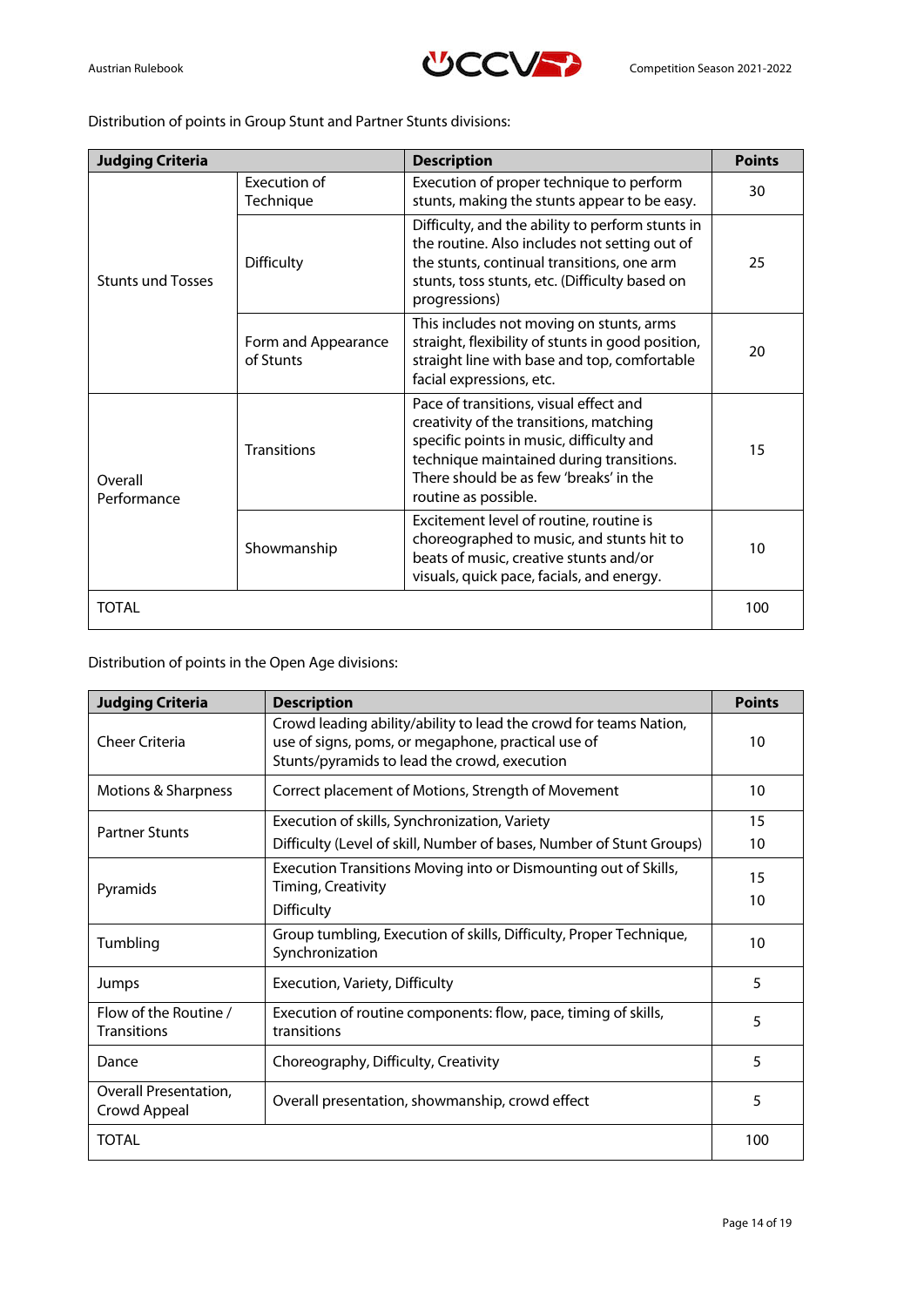

# **III. Performance Cheer Divisions**

For the 2020-2021 competition season, the Safety Rules of the ECU (2020 version) will be applied. They can be found at:

https://www.cheerunion.eu/wp-content/uploads/2019/12/2020\_ECU\_competition\_rulebook-1.pdf

#### 1. Score Sheets – Performance Cheer

Distribution of points in Freestyle Pom divisions:

| <b>Judging Criteria</b>    |                                                                         | <b>Description</b>                                                                                                                                                                                                                        | <b>Points</b> |
|----------------------------|-------------------------------------------------------------------------|-------------------------------------------------------------------------------------------------------------------------------------------------------------------------------------------------------------------------------------------|---------------|
|                            | Category Style<br>Execution                                             | Quality of Pom Technique: placement,<br>control, precise and strong completion of<br>movement                                                                                                                                             | 10            |
| <b>Technical Execution</b> | Movement Technique<br>Execution                                         | Movement that has strength, intensity,<br>placement, control, presence and<br>commitment                                                                                                                                                  | 10            |
|                            | Skill Technique<br>Execution                                            | Ability to demonstrate appropriate level<br>skills with correct placement, body<br>alignment, control, extension, balance,<br>strength and completion of movement                                                                         | 10            |
|                            | Synchronization /<br><b>Timing with Music</b>                           | Correct timing with team members and the<br>music                                                                                                                                                                                         | 10            |
| <b>Group Execution</b>     | Uniformity of<br>Movement                                               | Movements are the same on each person,<br>clear, clean and precise                                                                                                                                                                        | 10            |
|                            | Spacing                                                                 | Correct positioning/distance between<br>individuals on the performance surface<br>during the routine and transitions                                                                                                                      | 10            |
|                            | Musicality                                                              | Movement that complements the music<br>accents, rhythm, tempo, phrasing, lyrics,<br>style, etc. in a creative, unique and original<br>manner                                                                                              | 10            |
| Choreography               | Routine Staging /<br><b>Visual Effects</b>                              | Utilization of varied formations and seamless<br>transitions. Visual impact of staging through<br>group work, partner work, floor work, lifts,<br>levels, opposition, etc.                                                                | 10            |
|                            | Complexity of<br>Movement                                               | Level of difficulty of movement, such as<br>tempo, weight changes, directional changes,<br>connectivity, continuity, intricacy of<br>movement, etc. Difficulty of skills being<br>credited in relation to correct technical<br>execution. | 10            |
| <b>Overall Effect</b>      | Communication /<br>Projection / Audience<br>Appeal &<br>Appropriateness | Ability to exhibit a dynamic routine with<br>showmanship and audience appeal                                                                                                                                                              |               |
|                            |                                                                         | Age appropriate music, costume and<br>choreography that enhances the<br>performance                                                                                                                                                       | 10            |
| <b>TOTAL</b>               |                                                                         |                                                                                                                                                                                                                                           | 100           |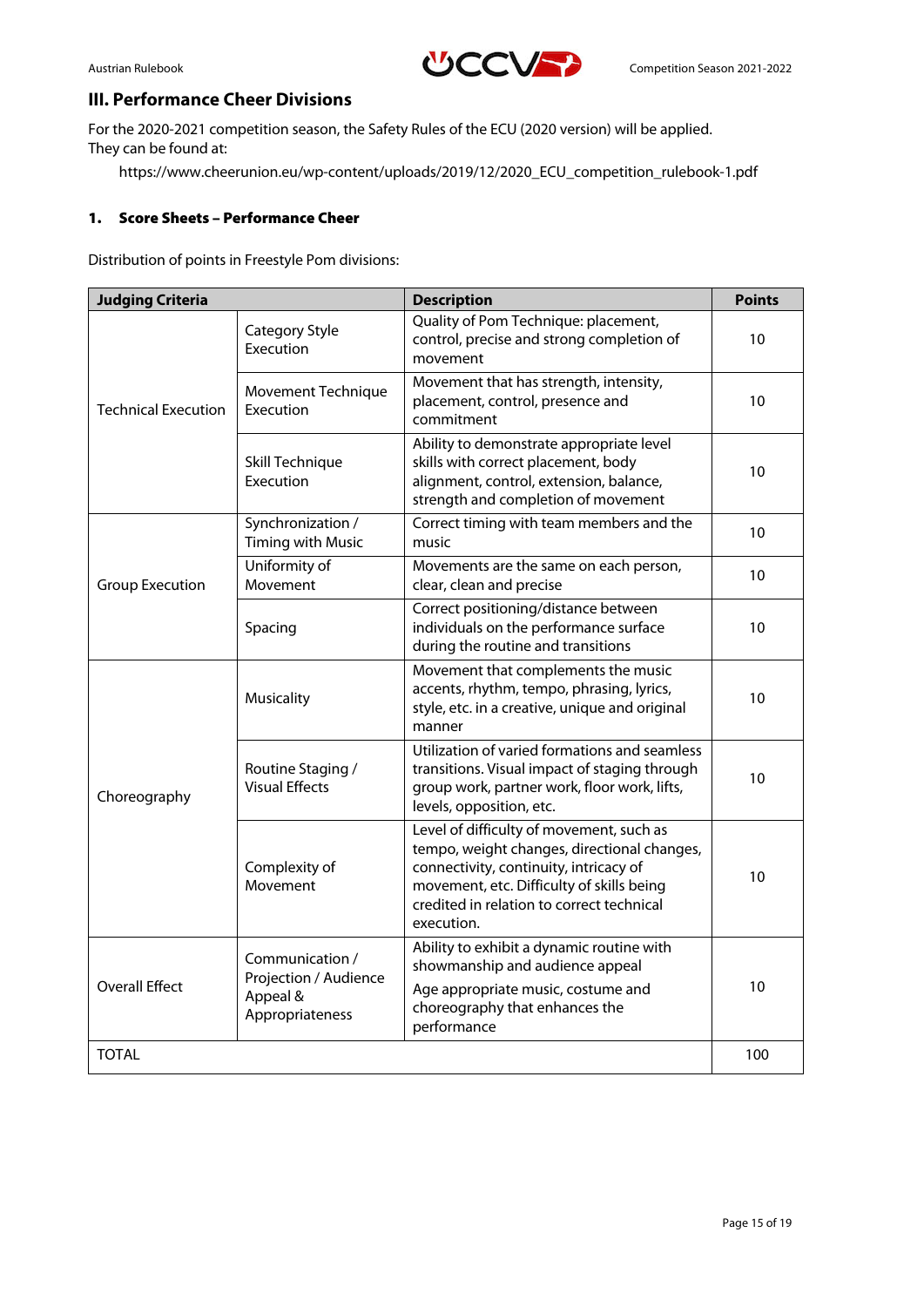

Distribution of points in Hip Hop divisions:

| <b>Judging Criteria</b>    |                                                                         | <b>Description</b>                                                                                                                                                                                                                       | <b>Points</b>    |
|----------------------------|-------------------------------------------------------------------------|------------------------------------------------------------------------------------------------------------------------------------------------------------------------------------------------------------------------------------------|------------------|
|                            | Category Style<br>Execution                                             | Groove and quality of authentic hip<br>hop/street style                                                                                                                                                                                  | 10               |
| <b>Technical Execution</b> | <b>Movement Technique</b><br>Execution                                  | Movement that has strength, intensity,<br>placement, control, presence and<br>commitment                                                                                                                                                 | 10               |
|                            | Skill Technique<br>Execution                                            | Ability to demonstrate appropriate level<br>skills with correct placement, body<br>alignment, control, extension, balance,<br>strength and completion of movement.                                                                       | 10               |
|                            | Synchronization /<br><b>Timing with Music</b>                           | Correct timing with team members and the<br>music                                                                                                                                                                                        | 10               |
| <b>Group Execution</b>     | Uniformity / Clarity of<br>Movement                                     | Movements are the same on each person,<br>clear, clean and precise                                                                                                                                                                       | 10               |
|                            | Spacing                                                                 | orrect positioning/distance between<br>individuals on the performance surface<br>during the routine and transitions                                                                                                                      | 10               |
| Choreography               | Musicality                                                              | Movement that complements the music<br>accents, rhythm, tempo, phrasing, lyrics,<br>style, etc. in a creative, unique and original<br>manner                                                                                             | 10               |
|                            | Routine Staging /<br><b>Visual Effects</b>                              | Utilization of varied formations and seamless<br>transitions. Visual impact of staging through<br>group work, partner work, floor work, lifts,<br>levels, opposition, etc.                                                               | 10               |
|                            | Complexity of<br>Movement                                               | Level of difficulty of movement such as<br>tempo, weight changes, directional changes,<br>connectivity, continuity, intricacy of<br>movement, etc. Difficulty of skills being<br>credited in relation to correct technical<br>execution. | 10 <sup>10</sup> |
| <b>Overall Effect</b>      | Communication /<br>Projection / Audience<br>Appeal &<br>Appropriateness | Ability to exhibit a dynamic routine with<br>genuine showmanship and audience appeal<br>Age appropriate music, costume and<br>choreography that enhances the<br>performance                                                              | 10               |
| <b>TOTAL</b>               |                                                                         |                                                                                                                                                                                                                                          | 100              |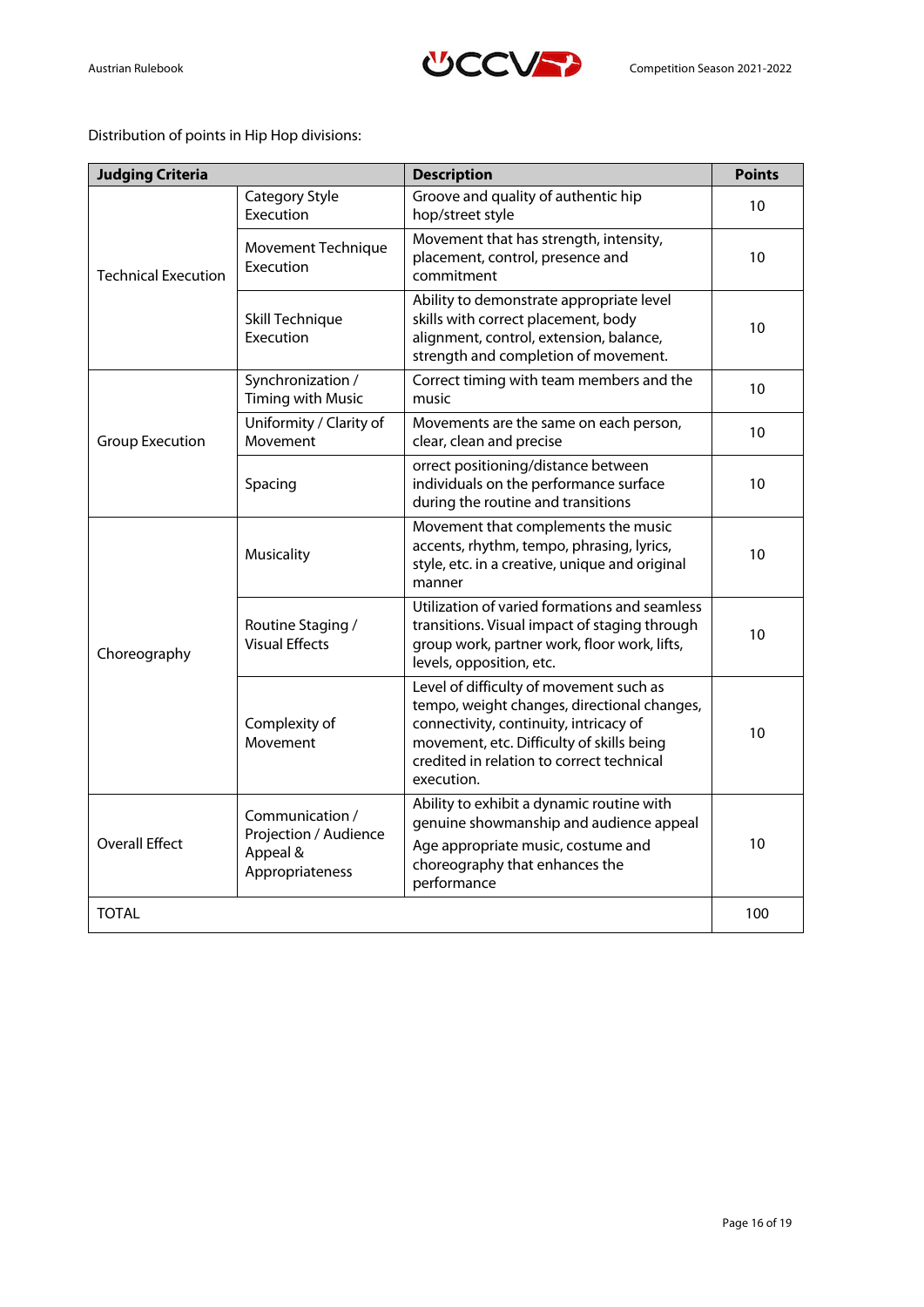

# Distribution of points in Jazz divisions:

| <b>Judging Criteria</b>    |                                                                         | <b>Description</b>                                                                                                                                                                                                                        | <b>Points</b> |
|----------------------------|-------------------------------------------------------------------------|-------------------------------------------------------------------------------------------------------------------------------------------------------------------------------------------------------------------------------------------|---------------|
|                            | Category Style<br>Execution                                             | Continuity of movement and quality of style,<br>extension and presence/carriage.                                                                                                                                                          | 10            |
| <b>Technical Execution</b> | Movement Technique<br>Execution                                         | Movement that has strength, intensity,<br>placement, control, presence and<br>commitment                                                                                                                                                  | 10            |
|                            | Skill Technique<br>Execution                                            | Ability to demonstrate appropriate level skills<br>with correct placement, body alignment,<br>control, extension, balance, strength and<br>completion of movement                                                                         | 10            |
|                            | Synchronization /<br><b>Timing with Music</b>                           | Correct timing with team members and the<br>music                                                                                                                                                                                         | 10            |
| <b>Group Execution</b>     | Uniformity of<br>Movement                                               | Movements are the same on each person,<br>clear, clean and precise                                                                                                                                                                        | 10            |
| Spacing                    |                                                                         | orrect positioning/distance between<br>individuals on the performance surface<br>during the routine and transitions                                                                                                                       | 10            |
| Choreography               | Musicality                                                              | Movement that complements the music<br>accents, rhythm, tempo, phrasing, lyrics,<br>style, etc. in a creative, unique and original<br>manner                                                                                              | 10            |
|                            | Routine Staging /<br><b>Visual Effects</b>                              | Utilization of varied formations and seamless<br>transitions. Visual impact of staging through<br>group work, partner work, floor work, lifts,<br>levels, opposition, etc.                                                                | 10            |
|                            | Complexity of<br>Movement                                               | Level of difficulty of movement, such as<br>tempo, weight changes, directional changes,<br>connectivity, continuity, intricacy of<br>movement, etc. Difficulty of skills being<br>credited in relation to correct technical<br>execution. | 10            |
| <b>Overall Effect</b>      | Communication /<br>Projection / Audience<br>Appeal &<br>Appropriateness | Ability to exhibit a dynamic routine with<br>genuine showmanship and audience appeal<br>Age appropriate music, costume and<br>choreography that enhances the<br>performance                                                               | 10            |
| <b>GESAMTSUMME</b>         |                                                                         |                                                                                                                                                                                                                                           | 100           |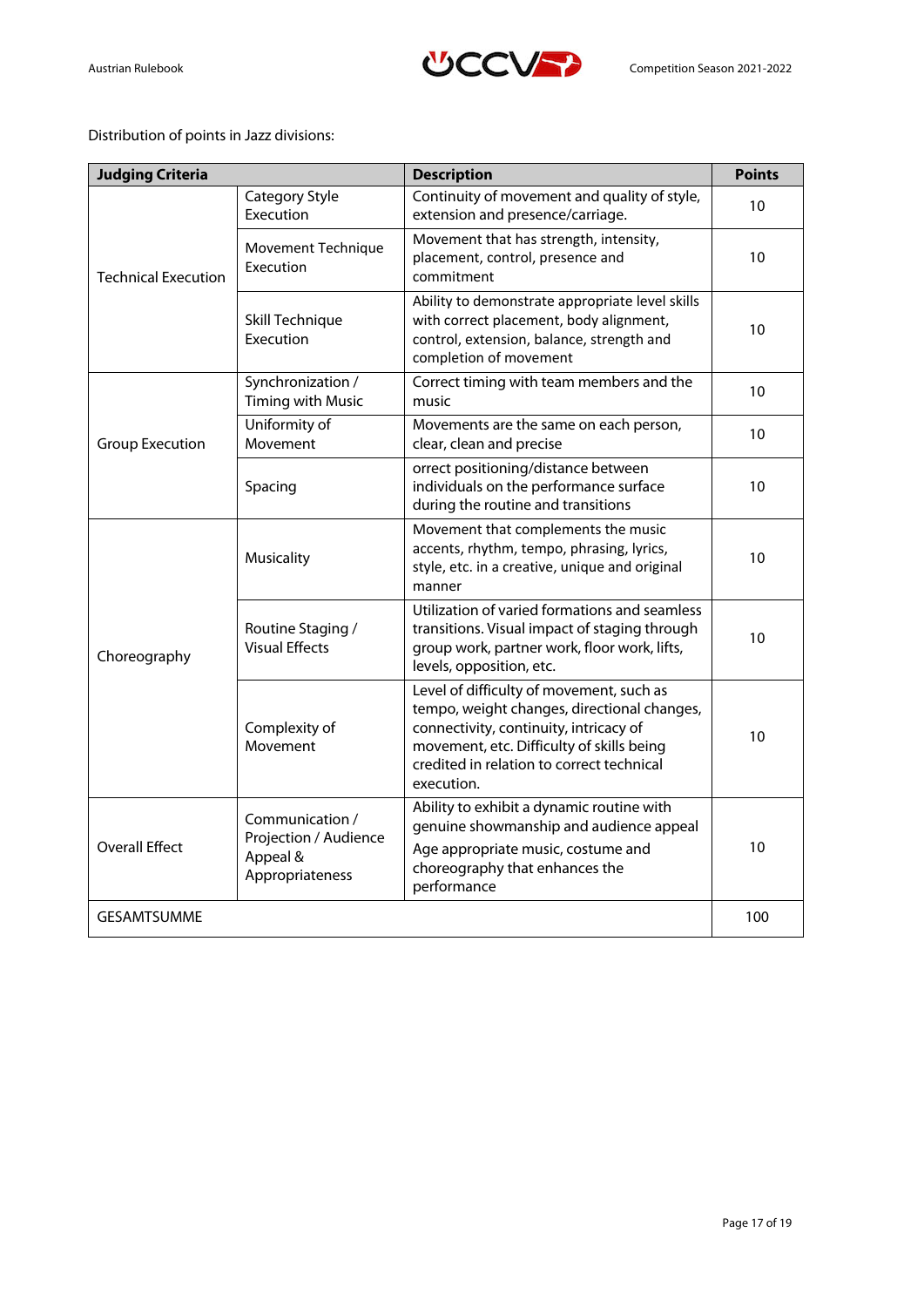

Distribution of points in Doubles divisions:

| <b>Judging Criteria</b>    |                                                                         | <b>Description</b>                                                                                                                                                             | <b>Points</b> |
|----------------------------|-------------------------------------------------------------------------|--------------------------------------------------------------------------------------------------------------------------------------------------------------------------------|---------------|
|                            | <b>Execution of Category</b><br>Specific Style                          | Pom - Pom motion technique; control,<br>levels, placement, complete, precise and<br>strong<br>Hip Hop - Groove and quality of authentic<br>hip hop/street style performance    | 10            |
| <b>Technical Execution</b> | <b>Execution of Overall</b><br>Movement used within<br>Category         | Kicks, leaps, turns, floor work, freezes,<br>partner work lifts, etc.                                                                                                          | 10            |
|                            | <b>Execution of Overall</b><br>Movement                                 | Body alignment, placement, balance, control,<br>completion of movement, extension and<br>flexibility                                                                           | 10            |
|                            | <b>Execution of Quality of</b><br>Movement                              | Strength, intensity, presence and<br>commitment to the movement                                                                                                                | 10            |
| Execution as a Pair        | Synchronization                                                         | Timing of movement with the music<br>Synchronization and uniformity of the<br>athletes                                                                                         | 10            |
|                            | Complexity of<br>Movement                                               | Level of difficulty of movement such as<br>tempo, weight changes, directional changes,<br>connectivity, continuity, intricacy of<br>movement, etc.                             | 10            |
|                            | Difficulty of Skills                                                    | Level of difficulty of technical skills, partner<br>work, lifts etc.                                                                                                           | 10            |
| Choreography               | Musicality                                                              | Movement that complements the music<br>accents, rhythm, tempo, phrasing, lyrics,<br>style, etc. in a creative and original manner                                              | 10            |
|                            | Routine Staging                                                         | Utilization of floor space, transitions, partner<br>work, group work, levels, opposition etc.<br>interaction of the pair while alloweing for a<br>seamless flow of the routine | 10            |
| <b>Overall Effect</b>      | Communication /<br>Projection / Audience<br>Appeal &<br>Appropriateness | Ability to exhibit a dynamic routine with<br>genuine showmanship and audience appeal<br>Age appropriate music, costume and<br>choreography that enhances the<br>performance    | 10            |
| <b>TOTAL</b>               |                                                                         |                                                                                                                                                                                | 100           |